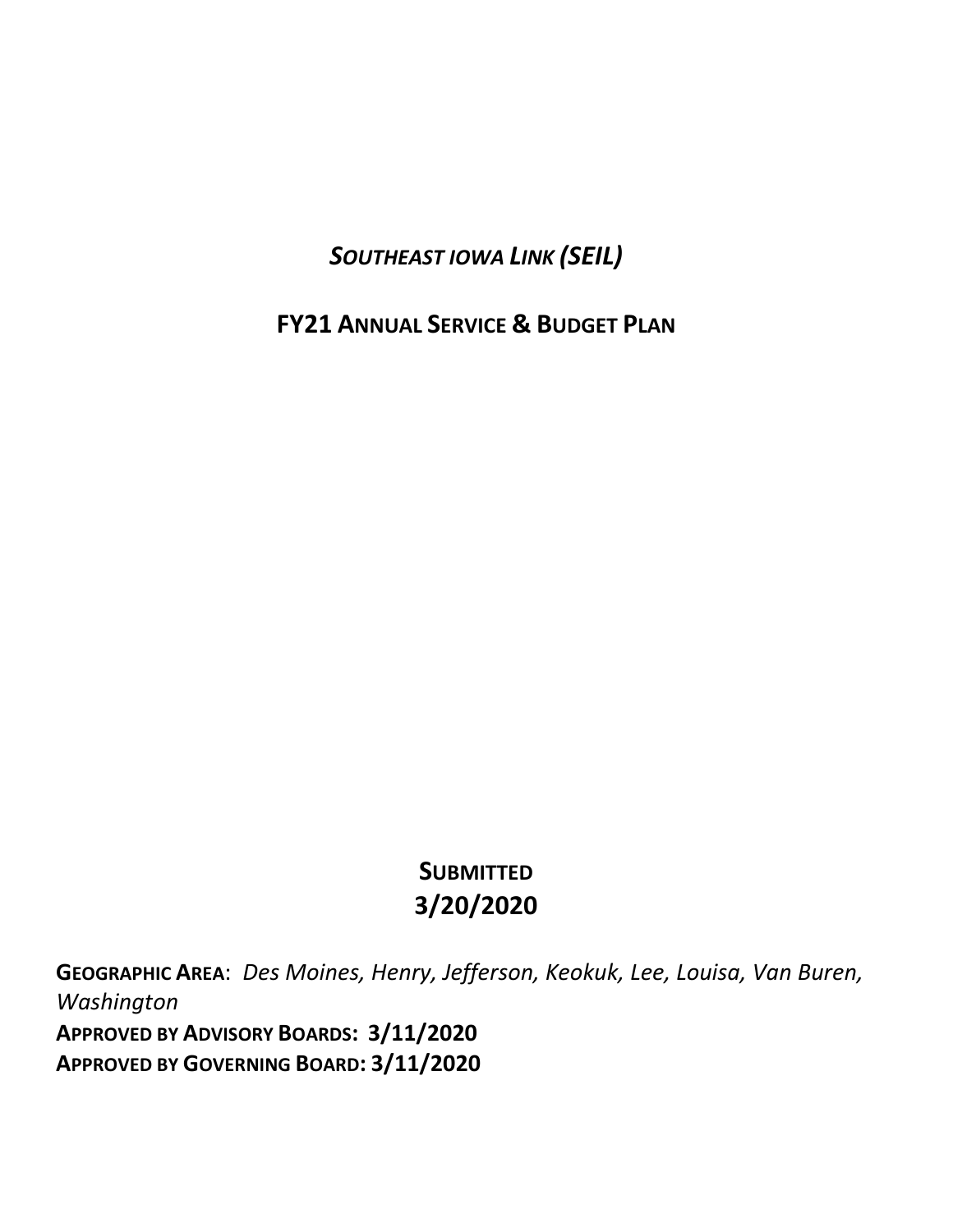# **Table of Contents**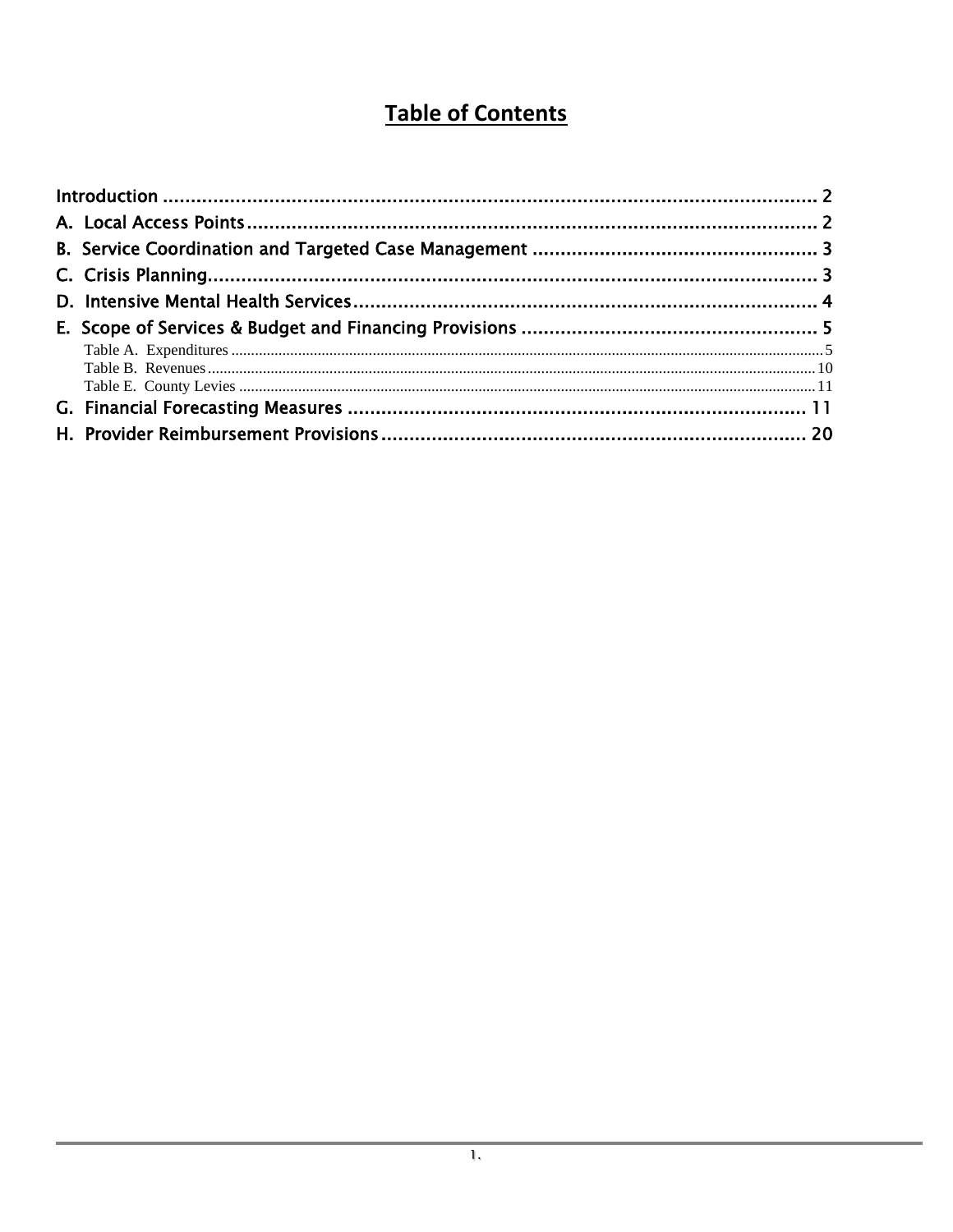# <span id="page-2-0"></span>**Introduction**

SEIL was formed under Iowa Code Chapter 28E to create a Mental Health and Disability Service (MHDS) Region in compliance with Iowa Code 331.390. The annual service and budget plan is a component of the Management Plan which includes three parts: Annual Service and Budget Plan, Annual Report and Policies and Procedures Manual in compliance with Iowa Administrative Code 441.25.

The FY2021 Annual Service and Budget Plan covers the period of July 1, 2020 to June 30, 2021. The Annual Service and Budget Plan includes local access points, targeted case management providers, crisis services, intensive mental health services, a description of the scope of services to be provided including core services, budget and financial provisions, and provider reimbursement provisions.

Description of any changes in counties in region in fiscal year covered by plan*.*

Description of governing board and advisory boards. (See Appendix A)

## <span id="page-2-1"></span>**A. Local Access Points**

An access point is a part of the SEIL service system trained to complete MHDS regional applications for persons with a disability.

SEIL has designated the following access points for adult and children mental health and disability services.

| <b>Access Point</b> | Location                                                           | <b>Contact Information</b> |
|---------------------|--------------------------------------------------------------------|----------------------------|
| Des Moines          | 910 Cottonwood, Suite 1000,<br>Burlington, IA 52601                | 319-754-8556               |
| Henry               | 106 N Jackson St., Suite 102<br>Mt Pleasant, IA 52641              | 319-385-4050               |
| Jefferson           | Courthouse, 51 E. Briggs<br>Fairfield, IA 52556                    | 641-472-8637               |
| <b>Keokuk</b>       | 615 South Jefferson St.<br>Sigourney, IA 52591                     | 641-622-2383               |
| Lee                 | 307 Bank St. PO Box 937<br>Keokuk, IA 52632                        | 319-524-1052               |
| Louisa              | 503 Franklin St., Suite 1<br>Wapello, IA 52653                     | 319-523-5125               |
| Van Buren           | 404 Dodge Street, Courthouse<br>Keosaugua, IA 52565                | 641-919-6776               |
| Washington          | 2175 Lexington Blvd. Bldg. #2, PO Box 902,<br>Washington, IA 52353 | 319-653-7751               |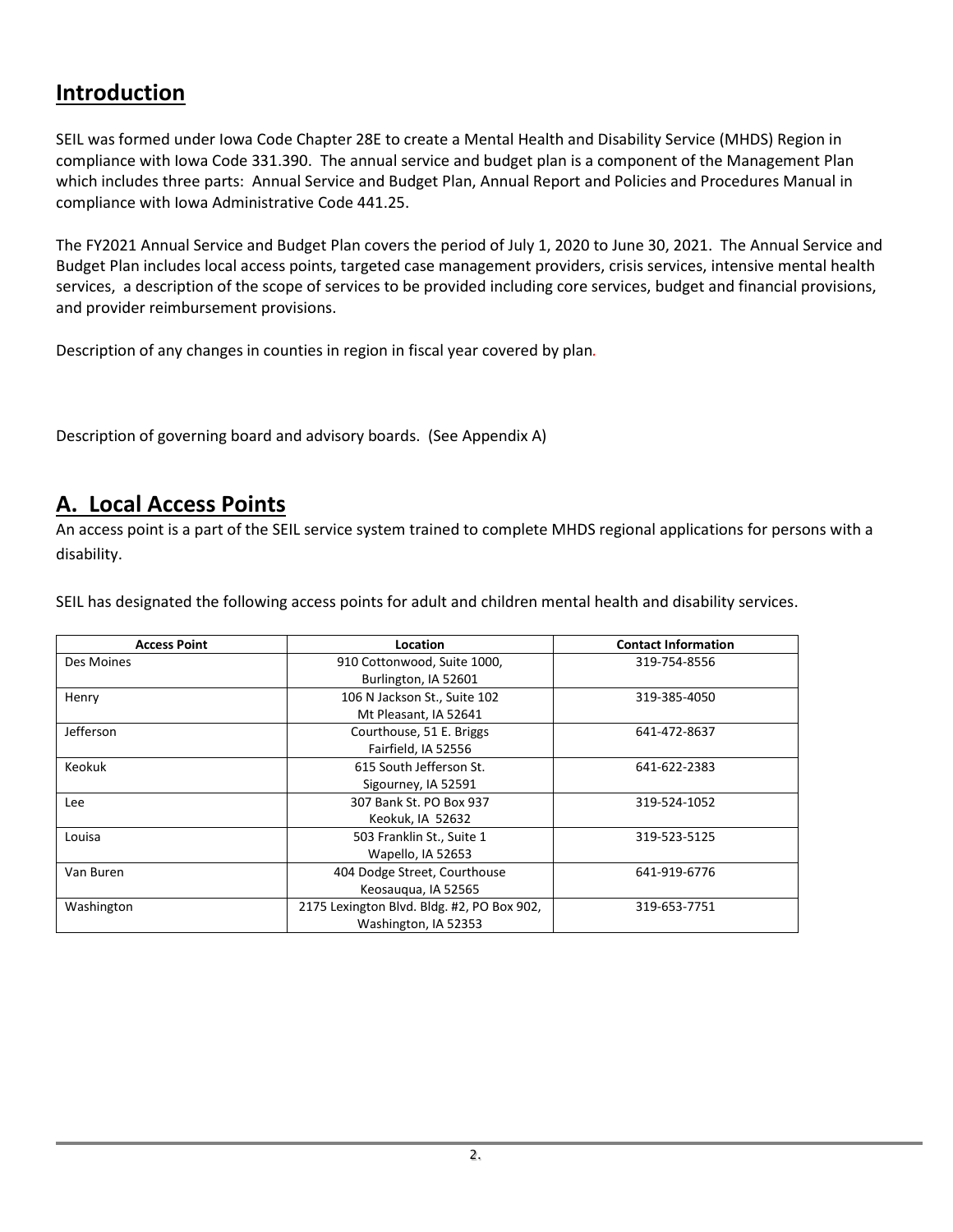## <span id="page-3-0"></span>**B. Service Coordination and Targeted Case Management**

The following agencies provide service coordination and/or targeted case management for SEIL.

| <b>Service Coordination Provider</b> | Adult/Child/Both | Location                       | <b>Contact Information</b> |
|--------------------------------------|------------------|--------------------------------|----------------------------|
| <b>Counseling Associates</b>         | Adult            | 1013 Ave I, Suite 1            | 319-372-8045               |
|                                      |                  | Fort Madison, IA 52627         | Fax: 319-372-2459          |
| Hillcrest                            | <b>Both</b>      | 218 N 2nd St,                  | 319-527-4455               |
|                                      |                  | Wapello, IA 52653              | Fax: 319-527-4458          |
| Southern Iowa Mental Health Center   | <b>Both</b>      | 605 South 23rd St              | 641-682-8772               |
|                                      |                  | Fairfield, IA 52556            | Fax: 641-682-1924          |
| Young House Family Services          | Child            | 400 South Broadway St          | 319-752-4000               |
|                                      |                  | Burlington, IA 52601           | Fax: 319-758-6650          |
| AmeriGroup                           | <b>Both</b>      | 4800 Westown Parkway Suite 200 | 800-600-4441               |
|                                      |                  | West Des Moines, IA 50266      | Fax: 844-556-6121          |
| <b>Iowa Total Care</b>               | <b>Both</b>      | 1080 Jordan Creek Parkway,     | 800-735-2942               |
|                                      |                  | Suite 100 South                | Fax: 844-536-2997          |
|                                      |                  | West Des Moines. IA 50266      |                            |
|                                      |                  |                                |                            |

# <span id="page-3-1"></span>**C. Crisis Planning**

The following accredited crisis services are available to residents of the region for crisis prevention, response and resolution.

#### **24 Hour Crisis Response**

| Provider                            | <b>Location</b>                            | <b>Contact Information</b> |
|-------------------------------------|--------------------------------------------|----------------------------|
| <b>Counseling Associates</b>        | 1124 Avenue H Ste 2, Fort                  | 319-372-7689               |
|                                     | Madison, IA 52627                          |                            |
|                                     | 1522 Morgan St Keokuk, IA 52632            | 319-524-0510               |
| <b>Great River Health System</b>    | 1221 S Gear Avenue Mercy Plaza             | 319-768-1000               |
|                                     | Ste 251 West Burlington, IA 52655          |                            |
| Hillcrest                           | 106 N Jackson, Mount Pleasant, IA          | 319-385-7177               |
|                                     | 52641                                      |                            |
|                                     | 218 N 2 <sup>nd</sup> St Wapello, IA 52653 | 319-527-5455               |
|                                     | 2175 Lexington Blvd Building 2             | 319-653-6161               |
|                                     | Washington, IA 52353                       |                            |
| Optimae                             | 301 West Burlington Avenue Fairfield,      | 641-472-5771               |
|                                     | IA 52556                                   |                            |
|                                     | 509 Avenue F Ft. Madison, IA 52627         | 319-372-3566               |
|                                     | 605 East Winfield Avenue Mt.               | 319-385-2830               |
|                                     | Pleasant, IA 52641                         |                            |
|                                     | 206 Bank St Keokuk, IA 52632               | 319-524-5106               |
| River Hills Community Health Center | 300 West Kelly St Sigourney, IA 52591      | 641-224-8061               |
| Southern Iowa Mental Health Center  | 1527 Albia Rd Ottumwa, IA 52501            | 641-682-8772               |

#### **24 Hour Crisis Hotline**

| Provider      | Location                              | <b>Contact Information</b> |
|---------------|---------------------------------------|----------------------------|
| Yourlife Iowa | 1540 2 <sup>nd</sup> Avenue Southeast | Call: 855-581-8111         |
|               | Cedar Rapids, IA 52403                | Text: 855-895-8398         |

#### **Crisis Evaluation**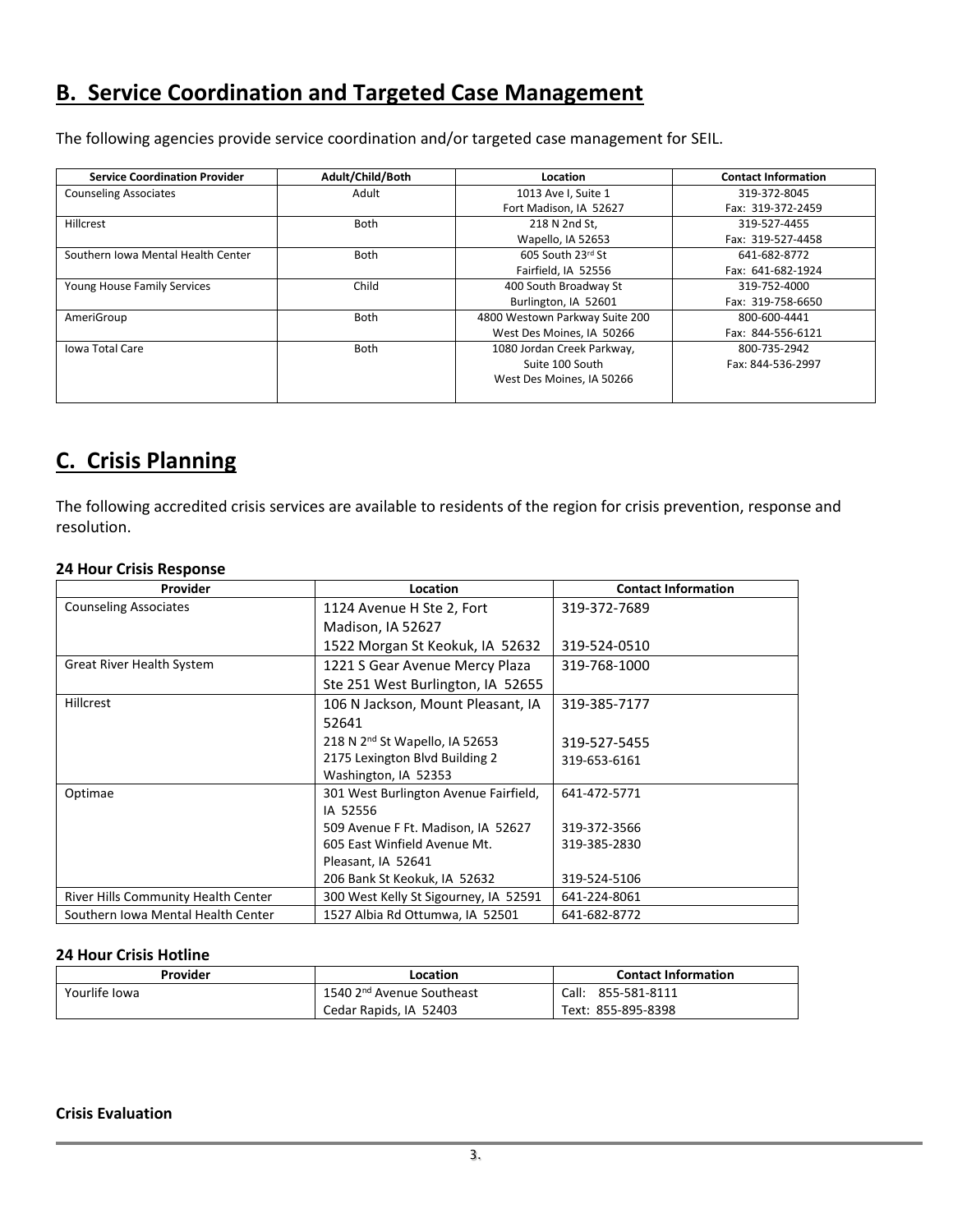| <b>Provider</b>              | Adult/Child/Both | Location                        | <b>Contact Information</b> |
|------------------------------|------------------|---------------------------------|----------------------------|
| Community Health Center of   | Both             | 1706 West Agency Rd West        | 319-768-5858               |
| Southeastern Iowa            |                  | Burlington, IA 52655            |                            |
| <b>Counseling Associates</b> | Both             | 1124 Avenue H Ste 2, Fort       | 319-372-7689               |
|                              |                  | Madison, IA 52627               |                            |
|                              |                  | 1522 Morgan St Keokuk, IA       | 319-524-0510               |
|                              |                  | 52632                           |                            |
| Hillcrest                    | <b>Both</b>      | Offices and EDs- Henry County   | 319-653-6161               |
|                              |                  | Health Center, Keokuk County    |                            |
|                              |                  | Health Center, and Washington   |                            |
|                              |                  | County Hospital                 |                            |
| Optimae                      | <b>Both</b>      | Offices and EDs-Ft. Madison     | 641-472-5771               |
|                              |                  | Community Hospital, Jefferson   |                            |
|                              |                  | County Health Center, Van Buren |                            |
|                              |                  | County Hospital, Unity Point    |                            |
|                              |                  | Keokuk                          |                            |
| River Hills Community Health | Both             | 300 West Kelly St Sigourney, IA | 641-224-8061               |
| Center                       |                  | 52591                           |                            |
| Southern Iowa Mental Health  | <b>Both</b>      | 1527 Albia Rd                   | 641-682-8772               |
|                              |                  | Ottumwa, IA 52501               |                            |

#### **Mobile Response**

| Provider  | Location            | <b>Contact Information</b> |
|-----------|---------------------|----------------------------|
| CommUnity | 1121 Gilbert Court  | 855-325-4296               |
|           | lowa City, IA 52240 |                            |

#### **Crisis Stabilization Community-based Services**

| Provider  | <b>Hult/Chila</b> | cation. | Contact Information |
|-----------|-------------------|---------|---------------------|
| <b>NA</b> |                   |         |                     |

#### **Crisis Stabilization Residential Services**

| Provider                    | Adult/Child | Location                          | <b>Contact Information</b> |
|-----------------------------|-------------|-----------------------------------|----------------------------|
| Hope Haven                  | Adult       | 828 North 7 <sup>th</sup> St      | 319-209-2066               |
|                             |             | Burlington, IA 52601              |                            |
| Southern Iowa Mental Health | Adult       | 1527 Albia Rd                     | 641-682-8772               |
| Center                      |             | Ottumwa, IA 52501                 |                            |
| Tenco                       | Adult       | 3001 West Grimes St Fairfield, IA | 641-472-7601               |
|                             |             | 52556                             |                            |

#### **23-Hour Observation**

| Provider                           | Location          | <b>Contact Information</b> |
|------------------------------------|-------------------|----------------------------|
| Southern Iowa Mental health Center | 1527 Albia Rd     | 641-682-8772               |
|                                    | Ottumwa. IA 52501 |                            |

The SEIL Region will obligate itself to the contractual standards and associated fees of the accredited/licensed/designated service provider's host region for all core crisis services that SEIL does not have an executed contract itself.

## <span id="page-4-0"></span>**D. Intensive Mental Health Services**

The region has designated the following provider(s) as an **Access Center** that meet the requirements according to IAC 441—25.6(1) in a coordinated manner in one or more locations:

| ovic | ס ו<br>arıoı | .<br>tıor<br>INT |
|------|--------------|------------------|
|------|--------------|------------------|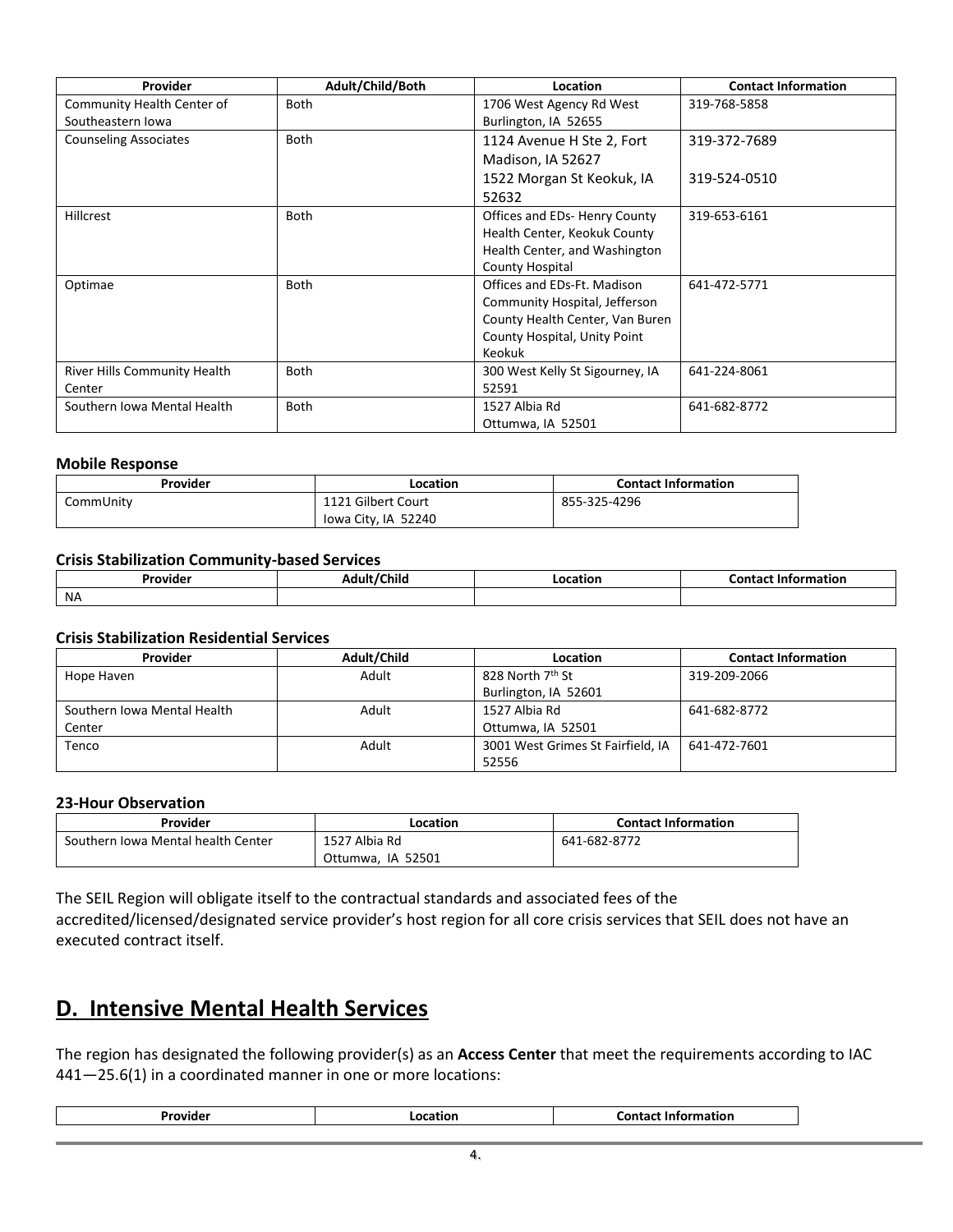| . Mental Health<br>No<br>Center<br><b>Providers</b><br>Designated<br>thern<br>Towa |                   |  |
|------------------------------------------------------------------------------------|-------------------|--|
|                                                                                    | County<br>Johnson |  |

The region has designated the following **Assertive Community Treatment (ACT)** teams which have been designated and meet the requirements in IAC 441—25.6(2).

| Provider    | Location           | <b>Contact Information</b> |
|-------------|--------------------|----------------------------|
| <b>UIHC</b> | 200 Hawkins Dr.    | 319-356-1616               |
|             | lowa City IA 52242 |                            |

The region has designated the following **Subacute** service providers which meet the criteria and are licensed by the Department of Inspections and Appeals.

| Provider                           | Location          | <b>Contact Information</b> |
|------------------------------------|-------------------|----------------------------|
| Southern Iowa Mental health Center | 1527 Albia Rd     | 641-682-8772               |
|                                    | Ottumwa, IA 52501 |                            |

The region has designated the following **Intensive Residential Service** providers which have been designated and meet the requirements in IAC 441—25.6(8):

| Provider                   | Location | Contact Information |
|----------------------------|----------|---------------------|
| No<br>designated providers |          |                     |

## <span id="page-5-0"></span>**E. Scope of Services & Budget and Financing Provisions**

The table below identifies the scope of services offered by SEIL. All core services are available. If there is not funding identified in a core service column, it is because it has not been needed historically. If an individual needs funding for a core service and meets eligibility requirements found in section F of the SEIL policy and procedure manual, funding will be made available. Core services for children's behavioral health are identified by (\*\*) after the service name. Eligibility guidelines for children's behavioral health services are located in section F of the SEIL policy and procedure manual. The policy and procedure manual can be found online as of 7/1/2020 at: https://www.*[southeastiowalink.net](https://www.southeastiowalink.net/)*

The region will utilize braided funding that includes county, regional, state and other funding sources as necessary and available to meet the service needs within the region.

## <span id="page-5-1"></span>**Table A. Expenditures**

| FY 2021 Budget      | <b>SEIL MHDS Region</b>                                | MI (40) | ID(42) | DD(43) | BI (47) | <b>Admin (44)</b> | Total   |
|---------------------|--------------------------------------------------------|---------|--------|--------|---------|-------------------|---------|
|                     |                                                        |         |        |        |         |                   |         |
| <b>Core Domains</b> |                                                        |         |        |        |         |                   |         |
| <b>COA</b>          | Treatment                                              |         |        |        |         |                   |         |
| 42305               | Mental health outpatient<br>therapy **                 | 2,000   |        |        |         |                   | 2,000   |
| 42306               | Medication prescribing &<br>management **              | 2,000   |        |        |         |                   | 2,000   |
| 43301               | Assessment, evaluation,<br>and early identification ** | 15,000  |        |        |         |                   | 15,000  |
| 71319               | Mental health inpatient<br>therapy-MHI                 | 485,180 |        |        |         |                   | 485,180 |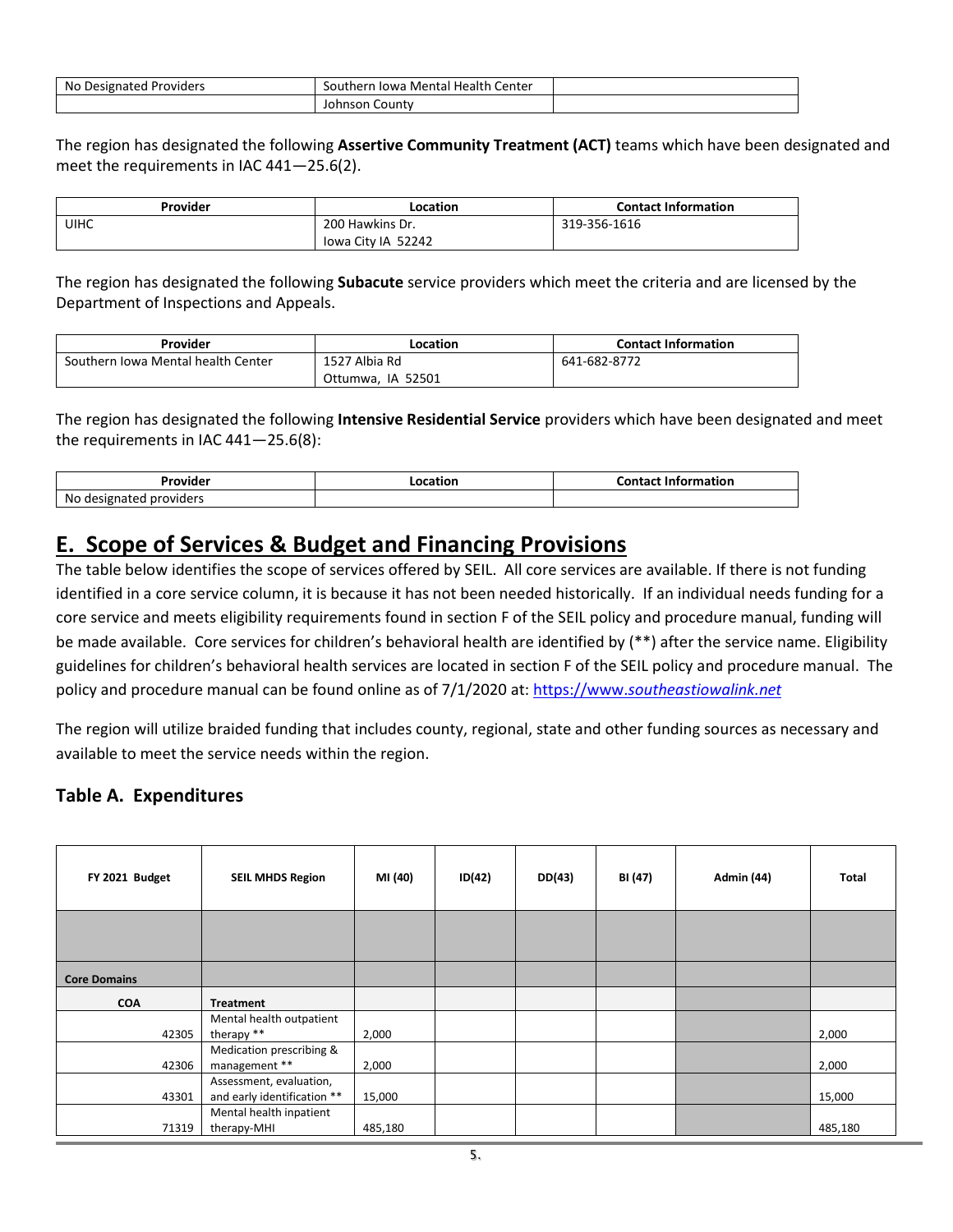|       | Mental health inpatient                         |                |        |  |                          |
|-------|-------------------------------------------------|----------------|--------|--|--------------------------|
| 73319 | therapy **                                      | 26,000         |        |  | 26,000                   |
|       | <b>Crisis Services</b>                          |                |        |  |                          |
| 32322 | Personal emergency<br>response system           | $\blacksquare$ |        |  | $\blacksquare$           |
| 44301 | Crisis evaluation                               | 763,373        |        |  | 763,373                  |
|       | 23 hour crisis observation                      |                |        |  |                          |
| 44302 | & holding<br>24 hour access to crisis           | 8,263          |        |  | 8,263                    |
| 44305 | response                                        |                |        |  | $\blacksquare$           |
| 44307 | Mobile response **                              | 443,199        |        |  | 443,199                  |
|       | <b>Crisis Stabilization</b>                     |                |        |  |                          |
|       | community-based services<br>$***$               |                |        |  |                          |
| 44312 | Crisis Stabilization                            | 42,372         |        |  | 42,372                   |
| 44313 | residential services **                         | 1,426,172      |        |  | 1,426,172                |
|       | Access Centers: start-up /                      |                |        |  |                          |
| 44396 | sustainability                                  | 100,000        |        |  | 100,000                  |
|       | <b>Support for Community</b><br>Living          |                |        |  |                          |
| 32320 | Home health aide                                |                |        |  | $\overline{\phantom{a}}$ |
| 32325 | Respite                                         |                |        |  | $\blacksquare$           |
|       | Home & vehicle                                  |                |        |  |                          |
| 32328 | modifications                                   |                |        |  | $\blacksquare$           |
| 32329 | Supported community<br>living                   | 223,728        |        |  | 223,728                  |
| 42329 | Intensive residential<br>services               | 10,000         |        |  | 10,000                   |
|       | <b>Support for Employment</b>                   |                |        |  |                          |
| 50362 | Prevocational services                          |                |        |  | $\blacksquare$           |
| 50364 | Job development                                 |                |        |  | $\overline{\phantom{a}}$ |
| 50367 | Day habilitation                                |                | 29,325 |  | 29,325                   |
|       | Supported employment                            |                |        |  |                          |
| 50368 |                                                 | 49,889         | 7,000  |  | 56,889                   |
| 50369 | Group Supported<br>employment-enclave           | 3,419          | 2,000  |  | 5,419                    |
|       |                                                 |                |        |  |                          |
|       | <b>Recovery Services</b>                        |                |        |  |                          |
| 45323 | Family support                                  | 5,000          |        |  | 5,000                    |
| 45366 | Peer support                                    | 5,000          |        |  |                          |
|       | <b>Service Coordination</b>                     |                |        |  | 5,000                    |
|       | Case management                                 |                |        |  |                          |
| 21375 | Health homes                                    |                |        |  | $\overline{\phantom{a}}$ |
| 24376 |                                                 | 63,154         |        |  | 63,154                   |
|       | <b>Sub-Acute Services</b>                       |                |        |  |                          |
|       | Subacute services-1-5                           |                |        |  |                          |
| 63309 | beds<br>Subacute services-6 and                 | 63,636         |        |  | 63,636                   |
| 64309 | over beds                                       |                |        |  |                          |
|       | <b>Core Evidenced Based</b><br><b>Treatment</b> |                |        |  |                          |
|       | <b>Education &amp; Training</b>                 |                |        |  |                          |
|       | Services - provider                             |                |        |  |                          |
| 04422 | competency<br>Supported housing                 | 32,926         |        |  | 32,926                   |
| 32396 |                                                 | 55,000         |        |  | 55,000                   |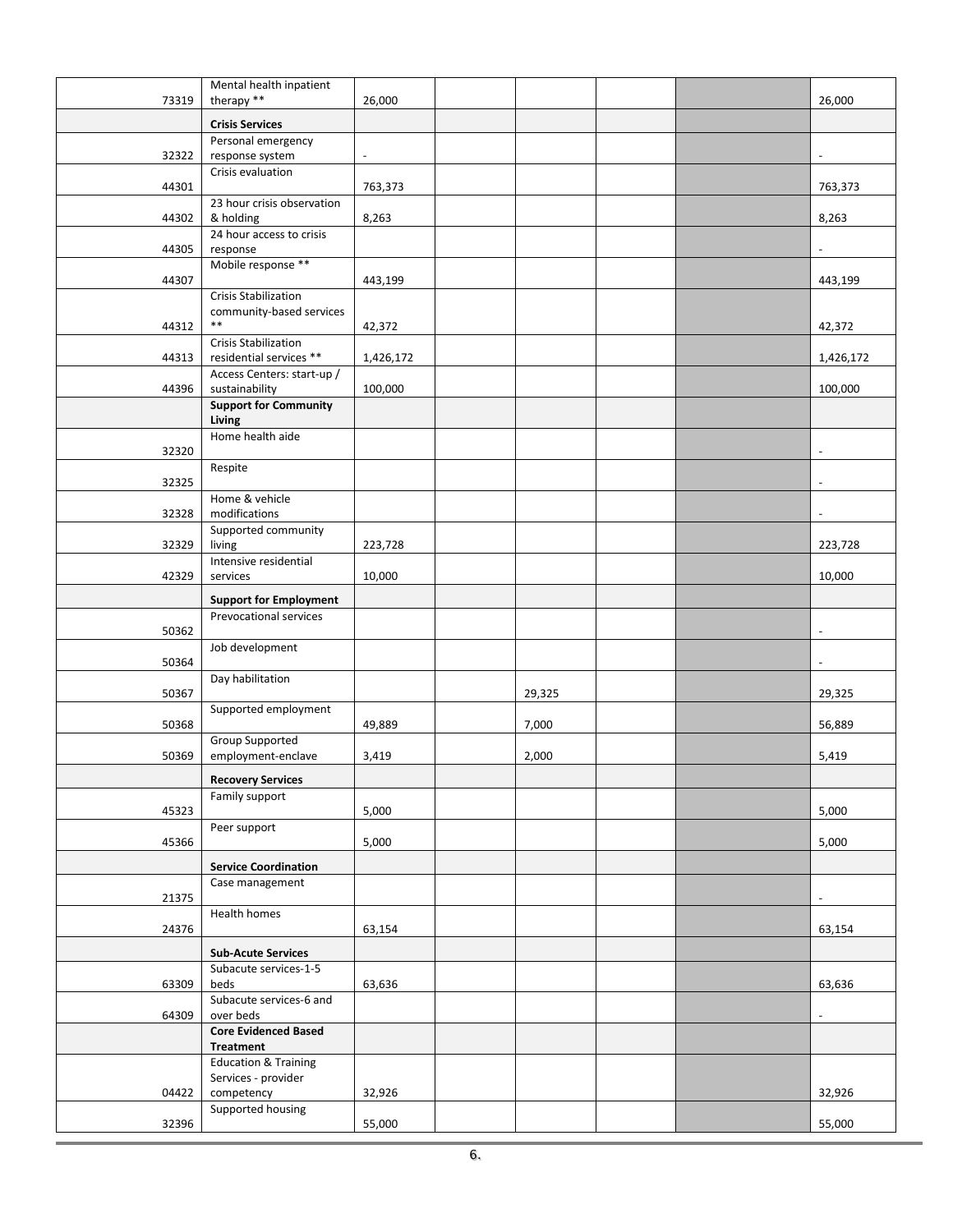|                            | Assertive community                            |           |                          |        |                |                          |
|----------------------------|------------------------------------------------|-----------|--------------------------|--------|----------------|--------------------------|
| 42398                      | treatment (ACT)                                | 20,000    |                          |        |                | 20,000                   |
|                            | Family psychoeducation                         |           |                          |        |                |                          |
| 45373                      |                                                | 25,007    |                          |        |                | 25,007                   |
|                            | <b>Core Domains Total</b>                      | 3,870,319 | $\overline{\phantom{a}}$ | 38,325 | $\blacksquare$ | 3,908,644                |
|                            |                                                |           |                          |        |                |                          |
| <b>Mandated Services</b>   | Oakdale                                        |           |                          |        |                |                          |
| 46319                      |                                                | 10,000    |                          |        |                | 10,000                   |
|                            | State resource centers                         |           |                          |        |                |                          |
| 72319                      |                                                |           |                          |        |                |                          |
|                            | Commitment related                             |           |                          |        |                |                          |
| 74XXX                      | (except 301)                                   | 185,000   |                          |        |                | 185,000                  |
| 75XXX                      | Mental health advocate                         | 185,818   |                          |        |                | 185,818                  |
|                            | <b>Mandated Services Total</b>                 |           |                          |        |                |                          |
|                            |                                                | 380,818   |                          |        |                | 380,818                  |
| <b>Additional Core</b>     |                                                |           |                          |        |                |                          |
| <b>Domains</b>             |                                                |           |                          |        |                |                          |
|                            | Justice system-involved<br>services            |           |                          |        |                |                          |
|                            | <b>Coordination services</b>                   |           |                          |        |                |                          |
| 25xxx                      |                                                | 286,969   |                          |        |                | 286,969                  |
|                            | 24 hour crisis line*                           |           |                          |        |                |                          |
| 44346                      |                                                |           |                          |        |                | $\overline{a}$           |
| 44366                      | Warm line*                                     |           |                          |        |                | $\overline{\phantom{a}}$ |
|                            | Mental health services in                      |           |                          |        |                |                          |
| 46305                      | jails                                          |           |                          |        |                | $\blacksquare$           |
|                            | Justice system-involved                        |           |                          |        |                |                          |
| 46399                      | services-other                                 |           |                          |        |                | $\overline{\phantom{a}}$ |
| 46422                      | Crisis prevention training                     | 96,122    |                          |        |                | 96,122                   |
|                            | Mental health court                            |           |                          |        |                |                          |
| 46425                      | related costs                                  |           |                          |        |                | $\blacksquare$           |
|                            | Civil commitment                               |           |                          |        |                |                          |
| 74301                      | prescreening evaluation                        |           |                          |        |                |                          |
|                            | <b>Additional Core</b>                         |           |                          |        |                |                          |
|                            | <b>Evidenced based</b><br>treatment            |           |                          |        |                |                          |
|                            | Peer self-help drop-in                         |           |                          |        |                |                          |
| 42366                      | centers                                        | 709,513   | 88,689                   | 88,689 |                | 886,891                  |
|                            | Psychiatric rehabilitation                     |           |                          |        |                |                          |
| 42397                      | (IPR)                                          |           |                          |        |                |                          |
|                            | <b>Additional Core Domains</b><br><b>Total</b> | 1,092,604 | 88,689                   | 88,689 |                | 1,269,983                |
| <b>Other Informational</b> |                                                |           |                          |        |                |                          |
| <b>Services</b>            |                                                |           |                          |        |                |                          |
|                            | Information & referral                         |           |                          |        |                |                          |
| 03371                      | Planning, consultation                         |           |                          |        |                | $\sim$                   |
|                            | &/or early intervention                        | 15,057    |                          |        |                |                          |
| 04372                      | (client related) **                            |           |                          |        |                | 15,057                   |
|                            | Provider Incentive                             |           |                          |        |                |                          |
| 04377                      | Payment                                        |           |                          |        |                | $\overline{\phantom{a}}$ |
| 04399                      | Consultation Other                             |           |                          |        |                | $\overline{\phantom{a}}$ |
|                            | Planning and                                   |           |                          |        |                |                          |
|                            | Management Consultants                         | 25,000    |                          |        |                |                          |
| 04429                      | (non-client related)                           |           |                          |        |                | 25,000                   |
|                            | Public education,                              |           |                          |        |                |                          |
| 05373                      | prevention and education<br>$\ast\ast$         | 30,500    |                          |        |                | 30,500                   |
|                            | <b>Other Informational</b>                     |           |                          |        |                |                          |
|                            | <b>Services Total</b>                          | 70,557    |                          |        |                | 70,557                   |
| <b>Community Living</b>    |                                                |           |                          |        |                |                          |
| <b>Supports</b>            |                                                |           |                          |        |                |                          |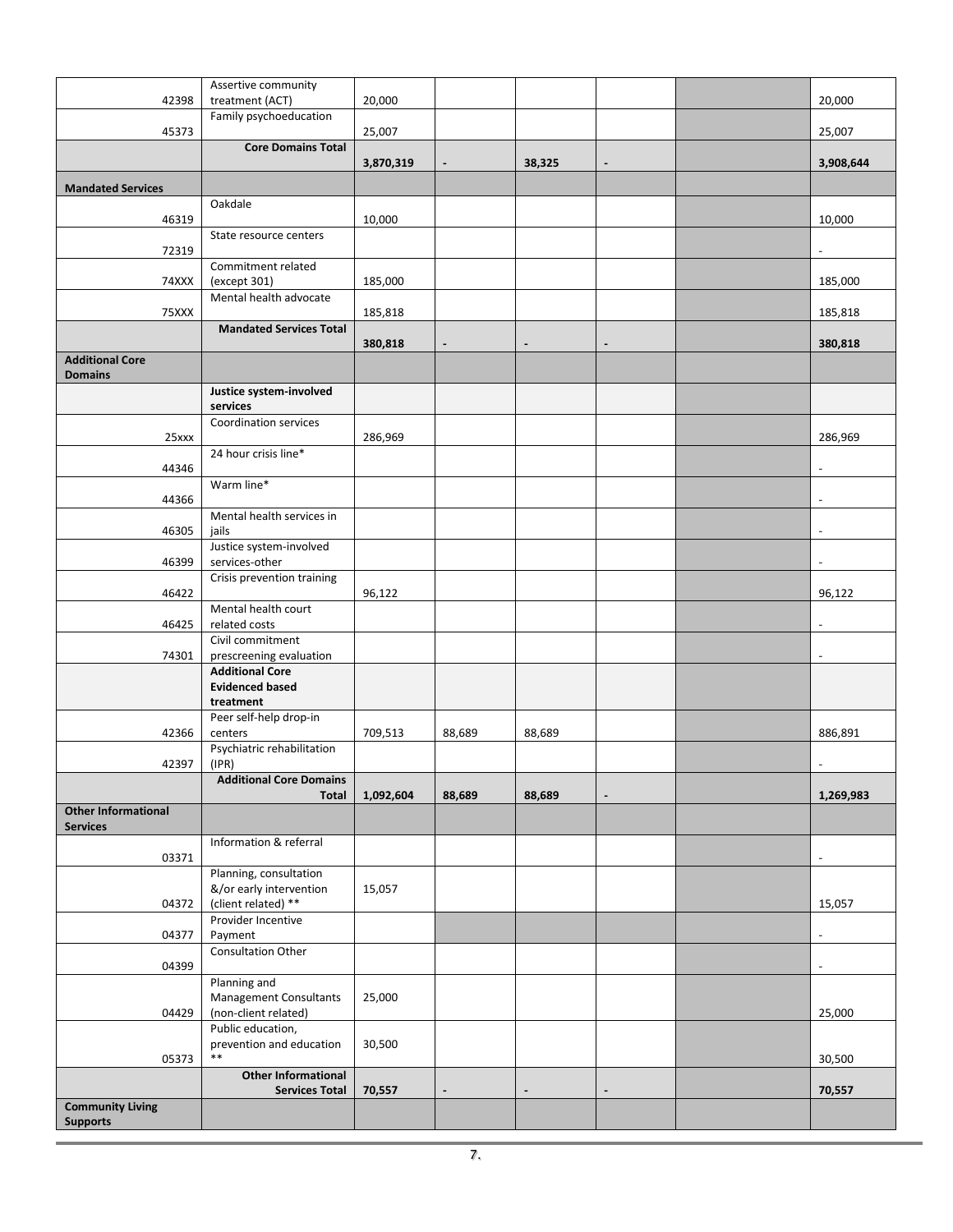|       | Academic services           |         |  |  |                          |
|-------|-----------------------------|---------|--|--|--------------------------|
| 06399 |                             |         |  |  |                          |
|       | Services management         |         |  |  |                          |
| 22XXX |                             | 252,190 |  |  | 252,190                  |
|       | Crisis care coordination    |         |  |  |                          |
| 23376 |                             |         |  |  | $\overline{\phantom{a}}$ |
|       | Crisis care coordination    |         |  |  |                          |
| 23399 | other                       |         |  |  | $\Box$                   |
|       | Health home other           |         |  |  |                          |
| 24399 |                             |         |  |  | $\overline{\phantom{a}}$ |
|       | Transportation              |         |  |  |                          |
| 31XXX |                             |         |  |  | $\overline{\phantom{a}}$ |
|       | Chore services              |         |  |  |                          |
| 32321 |                             |         |  |  | $\overline{\phantom{a}}$ |
|       | Guardian/conservator        |         |  |  |                          |
| 32326 |                             |         |  |  | $\overline{\phantom{a}}$ |
|       | Representative payee        |         |  |  |                          |
| 32327 |                             |         |  |  | $\overline{\phantom{a}}$ |
|       | CDAC                        |         |  |  |                          |
| 32335 |                             |         |  |  | $\blacksquare$           |
|       | Other support               |         |  |  |                          |
| 32399 |                             |         |  |  | $\blacksquare$           |
|       | Mobile meals                |         |  |  |                          |
| 33330 |                             |         |  |  | $\overline{\phantom{a}}$ |
|       | Rent payments (time         |         |  |  |                          |
| 33340 | limited)                    | 35,000  |  |  | 35,000                   |
|       | Ongoing rent subsidy        |         |  |  |                          |
| 33345 |                             |         |  |  | $\blacksquare$           |
|       | Other basic needs           |         |  |  |                          |
| 33399 |                             |         |  |  | $\overline{\phantom{a}}$ |
|       | Physiological outpatient    |         |  |  |                          |
| 41305 | treatment                   |         |  |  | $\blacksquare$           |
|       | Prescription meds           |         |  |  |                          |
| 41306 |                             |         |  |  | $\sim$                   |
|       | In-home nursing             |         |  |  |                          |
| 41307 |                             |         |  |  | $\overline{\phantom{a}}$ |
|       | Health supplies             |         |  |  |                          |
| 41308 |                             |         |  |  | $\blacksquare$           |
|       | Other physiological         |         |  |  |                          |
| 41399 | treatment                   |         |  |  | $\blacksquare$           |
|       | Partial hospitalization     |         |  |  |                          |
| 42309 |                             |         |  |  | $\blacksquare$           |
|       | Transitional living program |         |  |  |                          |
| 42310 |                             |         |  |  | $\blacksquare$           |
|       | Day treatment               |         |  |  |                          |
| 42363 |                             |         |  |  | $\blacksquare$           |
|       | Community support           |         |  |  |                          |
| 42396 | programs                    |         |  |  | $\overline{\phantom{a}}$ |
|       | Other psychotherapeutic     |         |  |  |                          |
| 42399 | treatment                   |         |  |  | $\blacksquare$           |
|       | Other non-crisis            |         |  |  |                          |
| 43399 | evaluation                  |         |  |  | $\overline{\phantom{a}}$ |
|       | Emergency care              |         |  |  |                          |
| 44304 |                             |         |  |  | $\blacksquare$           |
|       | Other crisis services       |         |  |  |                          |
| 44399 |                             |         |  |  | $\overline{\phantom{a}}$ |
|       | Other family & peer         |         |  |  |                          |
| 45399 | support                     |         |  |  | $\overline{\phantom{a}}$ |
|       | Psychiatric medications in  |         |  |  |                          |
| 46306 | jail                        |         |  |  | $\sim$                   |
|       | Vocational skills training  |         |  |  |                          |
| 50361 |                             |         |  |  | $\blacksquare$           |
| 50365 | Supported education         |         |  |  |                          |
|       |                             |         |  |  | $\overline{\phantom{a}}$ |
| 50399 | Other vocational & day      |         |  |  |                          |
|       | services                    |         |  |  | $\overline{\phantom{a}}$ |
|       | RCF 1-5 beds (63314,        |         |  |  |                          |
| 63XXX | 63315 & 63316)              |         |  |  |                          |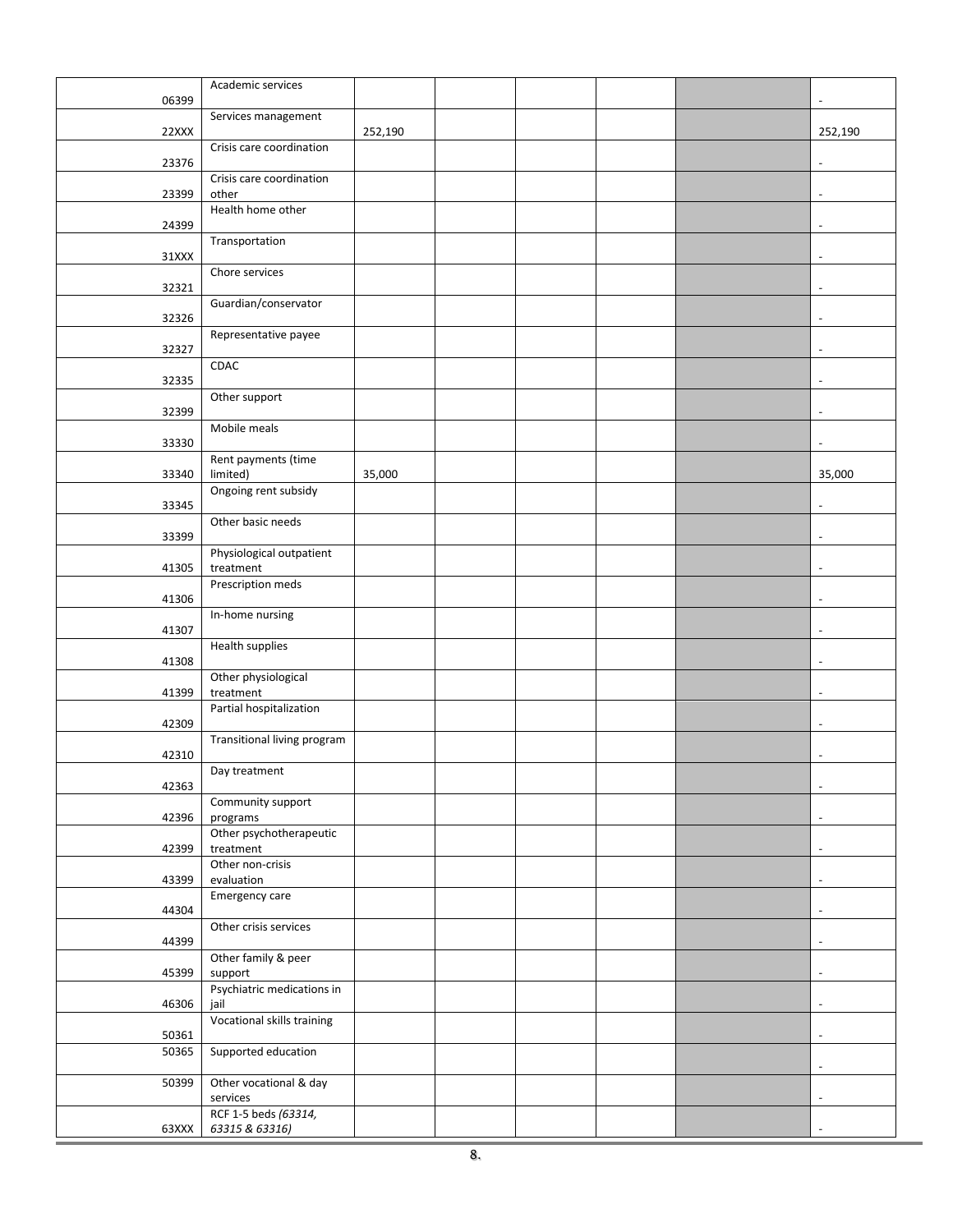|                                                        | ICF 1-5 beds (63317 &                                                                                                                                     |           |        |         |                |           |                          |
|--------------------------------------------------------|-----------------------------------------------------------------------------------------------------------------------------------------------------------|-----------|--------|---------|----------------|-----------|--------------------------|
| 63XXX                                                  | 63318)                                                                                                                                                    |           |        |         |                |           |                          |
|                                                        | SCL 1-5 beds                                                                                                                                              |           |        |         |                |           | $\overline{\phantom{a}}$ |
| 63329                                                  | Other 1-5 beds                                                                                                                                            |           |        |         |                |           |                          |
| 63399                                                  |                                                                                                                                                           |           |        |         |                |           | $\overline{\phantom{a}}$ |
|                                                        | <b>Community Living</b>                                                                                                                                   |           |        |         |                |           |                          |
|                                                        | <b>Supports</b>                                                                                                                                           | 287,190   |        |         |                |           | 287,190                  |
| <b>Other Congregate</b><br><b>Services</b>             |                                                                                                                                                           |           |        |         |                |           |                          |
|                                                        | Work services (work                                                                                                                                       |           |        |         |                |           |                          |
| 50360                                                  | activity/sheltered work)                                                                                                                                  |           |        |         |                |           | $\overline{\phantom{a}}$ |
| 64XXX                                                  | RCF 6 and over beds<br>(64314, 64315 & 64316)                                                                                                             | 160,000   |        |         |                |           | 160,000                  |
|                                                        | ICF 6 and over beds                                                                                                                                       |           |        |         |                |           |                          |
| 64XXX                                                  | (64317 & 64318)                                                                                                                                           |           |        |         |                |           | $\overline{a}$           |
|                                                        | SCL 6 and over beds                                                                                                                                       |           |        |         |                |           |                          |
| 64329                                                  |                                                                                                                                                           |           |        |         |                |           | $\overline{\phantom{a}}$ |
|                                                        | Other 6 and over beds                                                                                                                                     |           |        |         |                |           |                          |
| 64399                                                  |                                                                                                                                                           |           |        |         |                |           | $\blacksquare$           |
|                                                        | <b>Other Congregate</b>                                                                                                                                   |           |        |         |                |           |                          |
| Administration                                         | <b>Services Total</b>                                                                                                                                     | 160,000   |        |         |                |           | 160,000                  |
|                                                        |                                                                                                                                                           |           |        |         |                |           |                          |
| 11XXX                                                  | <b>Direct Administration</b>                                                                                                                              |           |        |         |                | 731,391   | 731,391                  |
|                                                        | <b>Purchased Administration</b>                                                                                                                           |           |        |         |                |           |                          |
| 12XXX                                                  |                                                                                                                                                           |           |        |         |                | 70,250    | 70,250                   |
|                                                        | <b>Administration Total</b>                                                                                                                               |           |        |         |                | 801,641   | 801,641                  |
|                                                        |                                                                                                                                                           |           |        |         |                |           |                          |
|                                                        |                                                                                                                                                           |           |        |         |                |           |                          |
|                                                        | <b>Regional Totals</b>                                                                                                                                    | 5,861,488 | 88,689 | 127,015 | $\blacksquare$ | 801,641   | 6,878,832                |
|                                                        |                                                                                                                                                           |           |        |         |                |           |                          |
| (45XX-XXX)County                                       |                                                                                                                                                           |           |        |         |                |           |                          |
| <b>Provided Case</b>                                   |                                                                                                                                                           |           |        |         |                |           |                          |
| Management<br>(46XX-XXX)County                         |                                                                                                                                                           |           |        |         |                |           | $\overline{\phantom{a}}$ |
| <b>Provided Services</b>                               |                                                                                                                                                           |           |        |         |                | 505,884   | 505,884                  |
|                                                        |                                                                                                                                                           |           |        |         |                |           |                          |
|                                                        |                                                                                                                                                           |           |        |         |                |           |                          |
|                                                        | <b>Regional Grand Total</b>                                                                                                                               |           |        |         |                |           | 7,384,716                |
|                                                        |                                                                                                                                                           |           |        |         |                |           |                          |
| show true regional finances)                           | Transfer Numbers (Expenditures should only be counted when final expenditure is made for services/administration. Transfers are eliminated from budget to |           |        |         |                |           |                          |
|                                                        |                                                                                                                                                           |           |        |         |                |           |                          |
| 13951                                                  | Distribution to MHDS regional fiscal agent from member county                                                                                             |           |        |         |                | 5,972,678 |                          |
| 14951                                                  | MHDS fiscal agent reimbursement to MHDS regional member county                                                                                            |           |        |         |                |           | 93,875                   |
|                                                        | *24 hour crisis line and warm line are transitioning from additional core to state wide core services with state funding.                                 |           |        |         |                |           |                          |
| ** Core services for children with a serious emotional |                                                                                                                                                           |           |        |         |                |           |                          |
| disturbance (SED)                                      |                                                                                                                                                           |           |        |         |                |           |                          |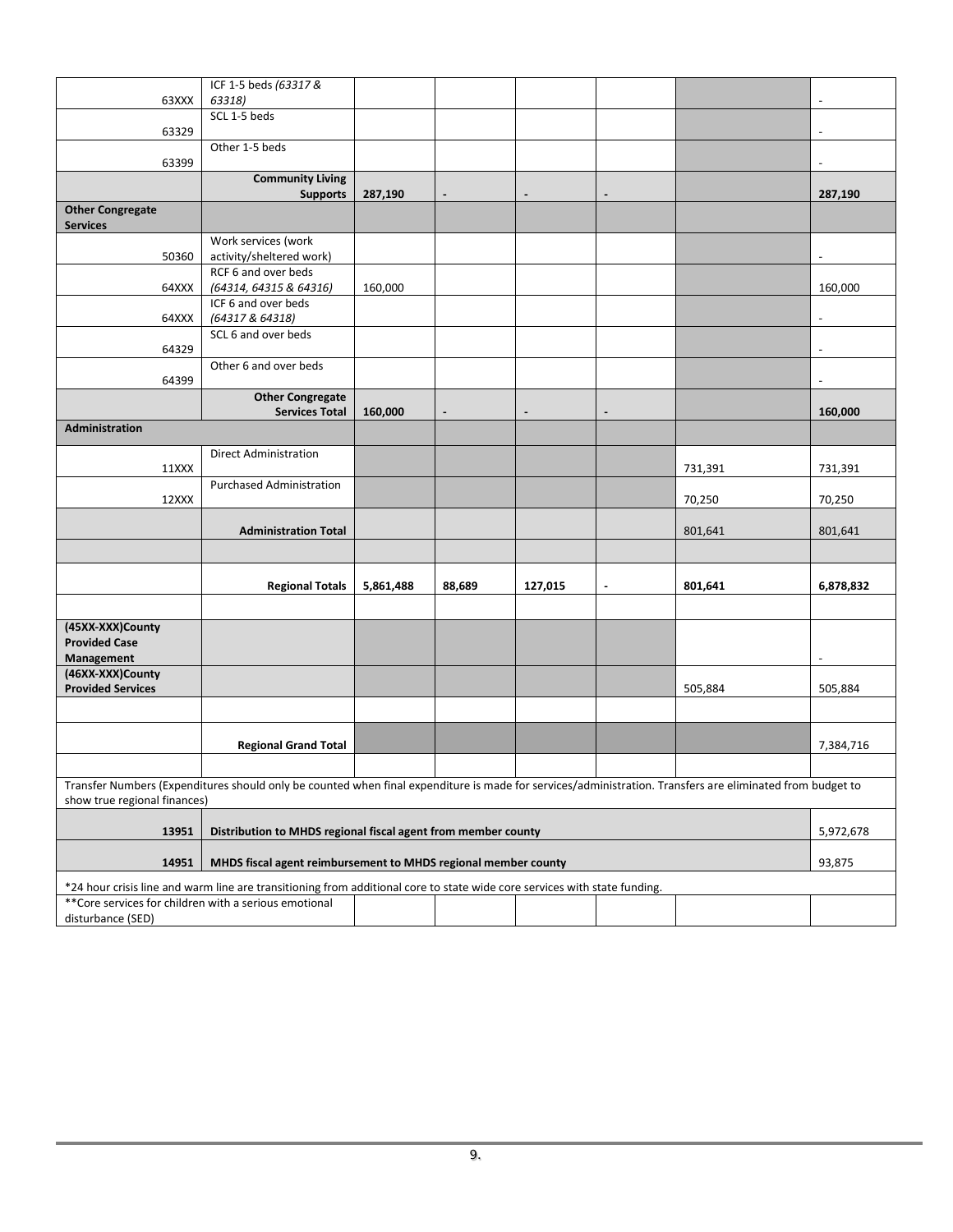## <span id="page-10-0"></span>**Table B. Revenues**

| FY 2021<br><b>Budget</b> | <b>SEIL MHDS Region</b>                |                          |                  |
|--------------------------|----------------------------------------|--------------------------|------------------|
| <b>Revenues</b>          |                                        |                          |                  |
|                          | Projected Fund Balance as of 6/30/20   |                          | \$<br>1,451,272  |
|                          | <b>Local/Regional Funds</b>            |                          | \$<br>6,961,533  |
| 10XX                     | Property Tax Levied                    | 6,079,356                |                  |
| 12XX                     | Other County Taxes                     | 7,569                    |                  |
| 16XX                     | Utility Tax Replacement Excise Taxes   | 275,526                  |                  |
| 25XX                     | <b>Other Governmental Revenues</b>     | 597,082                  |                  |
| 4XXX-5XXX                | <b>Charges for Services</b>            |                          |                  |
| 5310                     | <b>Client Fees</b>                     |                          |                  |
| 60XX                     | Interest                               |                          |                  |
| 6XXX                     | Use of Money & Property                |                          |                  |
| 8XXX                     | Miscellaneous                          | 2,000                    |                  |
| 9040                     | Other Budgetary Funds (Polk Only)      |                          |                  |
|                          |                                        |                          |                  |
|                          | <b>State Funds</b>                     |                          | \$<br>369,277.00 |
| 21XX                     | <b>State Tax Credits</b>               | 283,162                  |                  |
| 22XX                     | Other State Replacement Credits        | 86,115                   |                  |
| 2250                     | <b>MHDS Equalization</b>               |                          |                  |
| 24XX                     | State/Federal pass thru Revenue        |                          |                  |
| 2644                     | MHDS Allowed Growth / State Gen. Funds |                          |                  |
| 29XX                     | Payment in Lieu of taxes               |                          |                  |
|                          |                                        |                          |                  |
|                          | <b>Federal Funds</b>                   |                          | \$               |
| 2344                     | Social services block grant            |                          |                  |
| 2345                     | Medicaid                               | $\overline{\phantom{a}}$ |                  |
|                          | Other                                  |                          |                  |
|                          | <b>Total Revenues</b>                  |                          | \$<br>7,330,810  |

| <b>Total Funds Available for FY21</b>        | 8.782.082 |
|----------------------------------------------|-----------|
| <b>FY21 Projected Regional Expenditures</b>  | 7.384.716 |
| Projected Accrual Fund Balance as of 6/30/21 | 1.397.366 |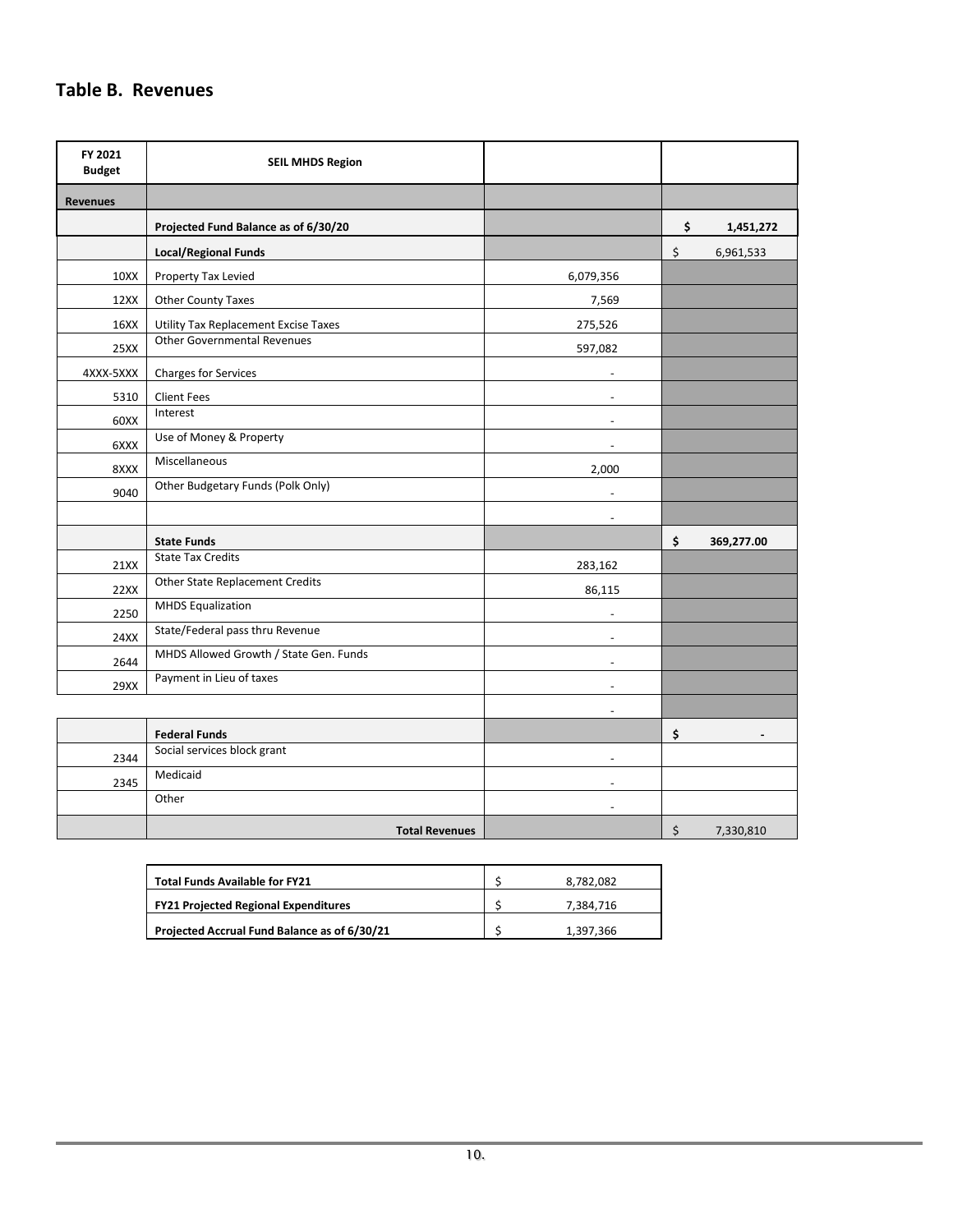## <span id="page-11-0"></span>**Table E. County Levies**

| County                   | 2018 Est. Pop. | <b>Regional Per</b><br>Capita | FY21 Max Levy | <b>FY21 Actual Levy</b> | Actual<br>Levy Per<br>Capita |
|--------------------------|----------------|-------------------------------|---------------|-------------------------|------------------------------|
| Des Moines               | 39,138         | 42.60                         | 1,667,279     | \$<br>1,617,396         | 41.33                        |
| Henry                    | 20,067         | 42.60                         | 854,854       | \$<br>839,808           | 41.85                        |
| Jefferson                | 18,381         | 42.60                         | 783,031       | \$<br>762,633           | 41.49                        |
| Keokuk                   | 10,225         | 42.60                         | 435,585       | \$<br>435,585           | 42.60                        |
| Lee                      | 34,055         | 42.60                         | 1,450,743     | \$<br>1,439,845         | 42.28                        |
| Louisa                   | 11,169         | 42.60                         | 475,799       | \$<br>362,265           | 32.43                        |
| Van Buren                | 7,020          | 42.60                         | 299,052       | \$<br>299,052           | 42.60                        |
| Washington               | 22,141         | 42.60                         | 943,207       | \$<br>881,500           | 39.81                        |
|                          |                |                               |               |                         |                              |
|                          |                |                               |               |                         |                              |
|                          |                |                               |               |                         |                              |
| <b>Total SEIL Region</b> | 162,196        |                               | 6,909,550     | 6,638,084               | 40.93                        |

# <span id="page-11-1"></span>**G. Financial Forecasting Measures**

The following is a description of the financial forecasting measures used by SEIL in the identification of service need and funding necessary for services.

SEIL uses historical internal accounting and service data from the regions data warehouse and various other queries, in addition to external market and economic indicators from other comparable sources to engage in **financial forecasting.** FY21 is presenting to be a complicated projection as there are multiple driving factors in change to the region service system and financing. Anticipated sources of change include: changes to MHDS Regions funding mechanisms from solely property tax levy revenue to a mix of property tax and state sales tax appropriated revenue to the regions. Other factors include: legislated budgetary target of carry forward (moved from 20% to 40% for SEIL), the addition of the Children's Behavioral health system, a restructuring of the SEIL governance and all reporting and administration/management documents, a refocus of core services across the lifespan (birth to death) with accompanying oversight of specific new core services which entail unprecedented collaborative, multi-discipline, multi-occurring, multi- fundable, multiaccrediting/licensing/designated continuum of service. There is also looming realignment of focus away from other essential services (services that are not identified as core) that have been part of the region service array since inception.

The target date to accomplish the new crisis and intensive mental health core services for adults is to be available on or before July 1, 2021. The target date for the first tier of Children's Behavioral health core services is July 1, 2020 and the second tier by July 1, 2021. For the sake of showing the complexity of the system, below is the definition of each of these services and the status of each as it relates to the SEIL Region Access and Financing: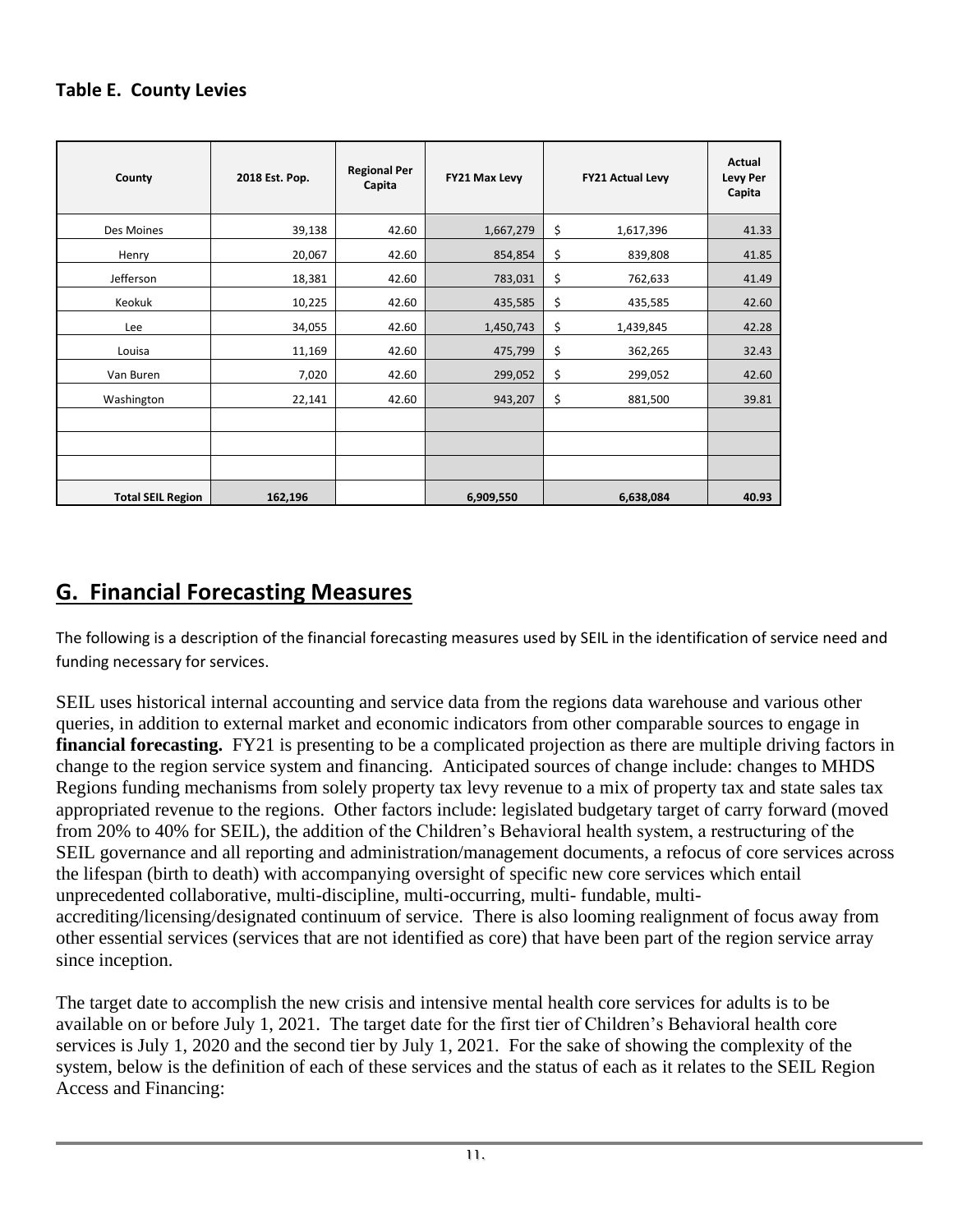#### **ADULT SERVICES**

#### **Access Centers**

Means the coordinated provision of intake assessment, screening for multi-occurring conditions, care coordination, crisis stabilization residential services, subacute mental health services, and substance abuse treatment for individuals experiencing a mental health or substance use crisis who do not need inpatient psychiatric hospital treatment, but who do need significant amounts of supports and services not available in other home- and community-based settings.

> SEIL is proceeding forward to develop key service components of the Access Center within the region to facilitate local access to crisis service, but has engaged in contracting conversations with Southern Iowa Community Mental Health Center and Johnson County to facilitate SEIL Region Access Center designation in the future.

\*Non-eligibility based, braid funding, region pays gap for purpose of access

## **ACT (Assertive Community Treatment)**

Means a program of comprehensive outpatient services consistent with evidence-based practice standards published by the Substance Abuse and Mental Health Services Administration, provided in the community and directed toward the amelioration of symptoms and the rehabilitation of behavioral, functional, and social deficits of individuals with severe and persistent mental illness and individuals with complex symptomology who require multiple mental health and supportive services to live in the community.

> SEIL has had many discussions in public forum pertaining to ACT services and the value that service component can add to the outpatient system of care/individual continuity of care. As indicated in the year previous, insufficiency in the Southeast Iowa area workforce is an obstacle for development as is the current rate structure of the service to meet all accreditation standards and fidelity measures. Lastly, there is a lack of projected data indicating the number of eligible individuals that may benefit from ACT services in addition and/or as opposed to the services that they are currently accessing. This projected utilization data must be a joint effort between Regions and MCOs to develop ACT access that is beneficial to complex need individuals, attends to financial and workforce resources, and is effective and sustainable in deriving meaningful outcomes. SEIL contracts with UIHC for ACT services and based on the regions perspective, it would be most pragmatic to have UIHC expand and/or add additional ACT teams in the SEIL region to address the needs of those that require this comprehensive service to manage their chronic condition. Ongoing efforts will be made to this end.

\*Eligibility based, Region Start up, braid funding, region pays gap for purpose of sustainability of a Medicaid funded service because Medicaid does not fully fund cost of service

## **Crisis Stabilization Community Based (CSCB)**

Means the same as defined in rule 441—24.20(225C). "short-term services designed to de-escalate a crisis situation and stabilize an individual following a mental health crisis and provided where the individual lives, works or recreates."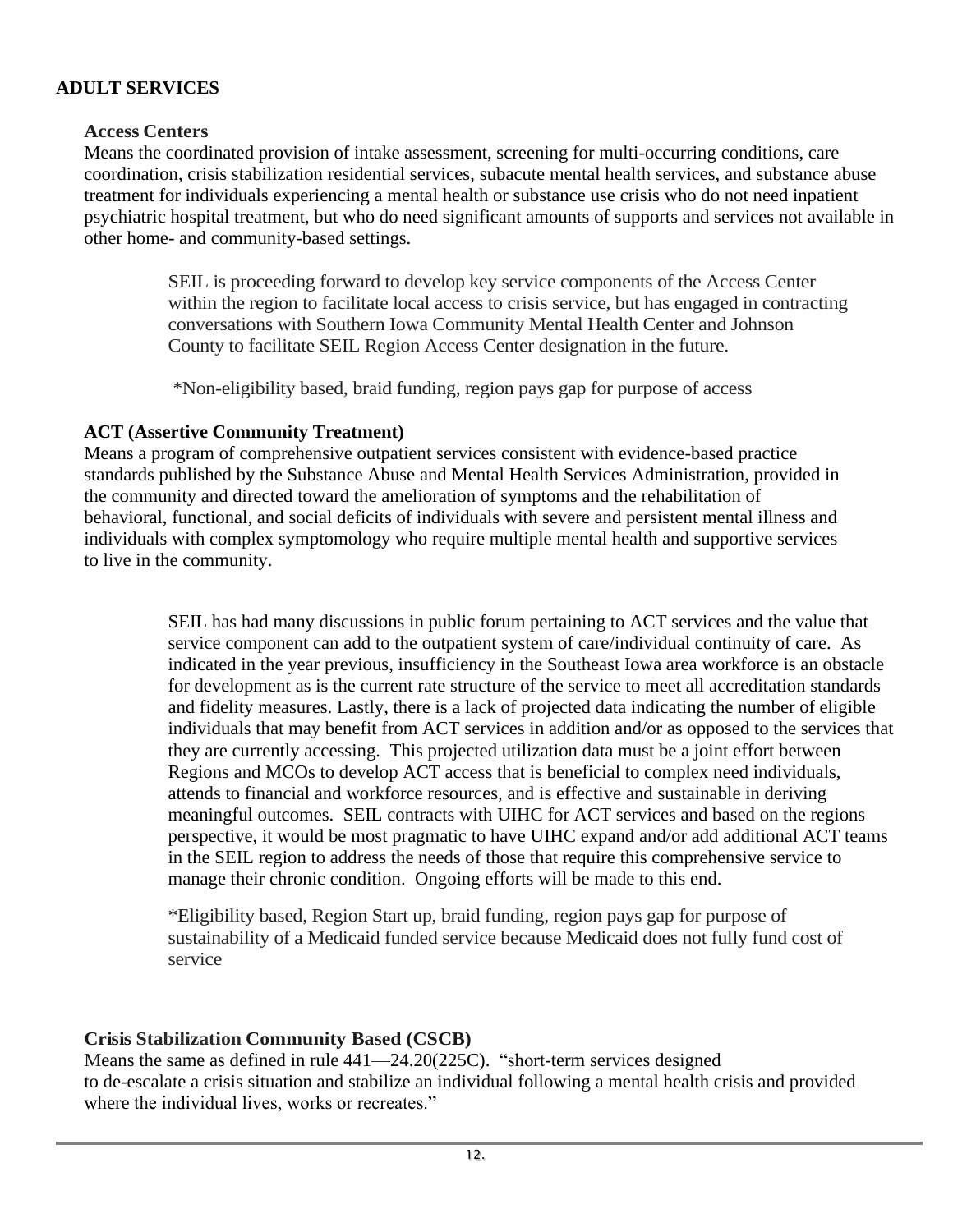SEIL has discussed CSCB with our stakeholder work group at large and more specifically with Optimae Life Services that was piloting what we thought would develop into CSCB. SEIL has encouraged the pursuit of Chapter 24 accreditation and is investigating ways in which a CSCB program can be staffed and financed across an eight county region. In looking at the service through the lens of continuity of care, there is thought that connectedness to Mobile Crisis Response may be a good mechanism to facilitate service in the home/community. SEIL anticipates full Mobile Crisis Response availability in all eight counties in FY21. Mechanisms for CSCB will be sorted through as a component of the system of care will be developed given the available workforce and resources.

\*Non-eligibility based, braid funding, region pays gap for purpose of access of a Medicaid funded service

#### **Crisis Stabilization Residential Based (CSRS)**

Means the same as defined in rule 441—24.20(225C). "short-term alternative living arrangement designed to de-escalate a crisis situation and stabilize an individual following a mental health crisis and is provided in organization-arranged settings of no more than 16 beds."

> SEIL has two contracted agencies for CSRS. Hope Haven in Burlington is an accredited provider with 5 beds available in their program. Tenco in Fairfield is in process of obtaining their accreditation and also provides 5 beds in their program.

\*Non-eligibility based, braid funding, region pays gap for purpose of access of a Medicaid funded service

#### **Subacute**

Means the same as defined in Iowa Code section 225C.6(4)*"c"* and includes both subacute facility-based services and subacute community-based services. "As used in this subsection, *"subacute mental health services"* means all of the following:

(1) A comprehensive set of wraparound services for persons who have had or are at imminent risk of having acute or crisis mental health symptoms that do not permit the persons to remain in or threatens removal of the persons from their home and community, but who have been determined by a mental health professional and a licensed health care professional, subject to the professional's scope of practice, not to need inpatient acute hospital services. For the purposes of this subparagraph, *"mental health professional"* means the same as defined in section 228.1 and *"licensed health care professional"* means a person licensed under chapter 148 to practice medicine and surgery or osteopathic medicine and surgery, an advanced registered nurse practitioner licensed under chapter 152 or 152E, or a physician assistant licensed to practice under the supervision of a physician as authorized in chapters 147 and 148C.

(2) Intensive, recovery-oriented treatment and monitoring of the person with direct or remote access to a psychiatrist or advanced registered nurse practitioner.

(3) An outcome-focused, interdisciplinary approach designed to return the person to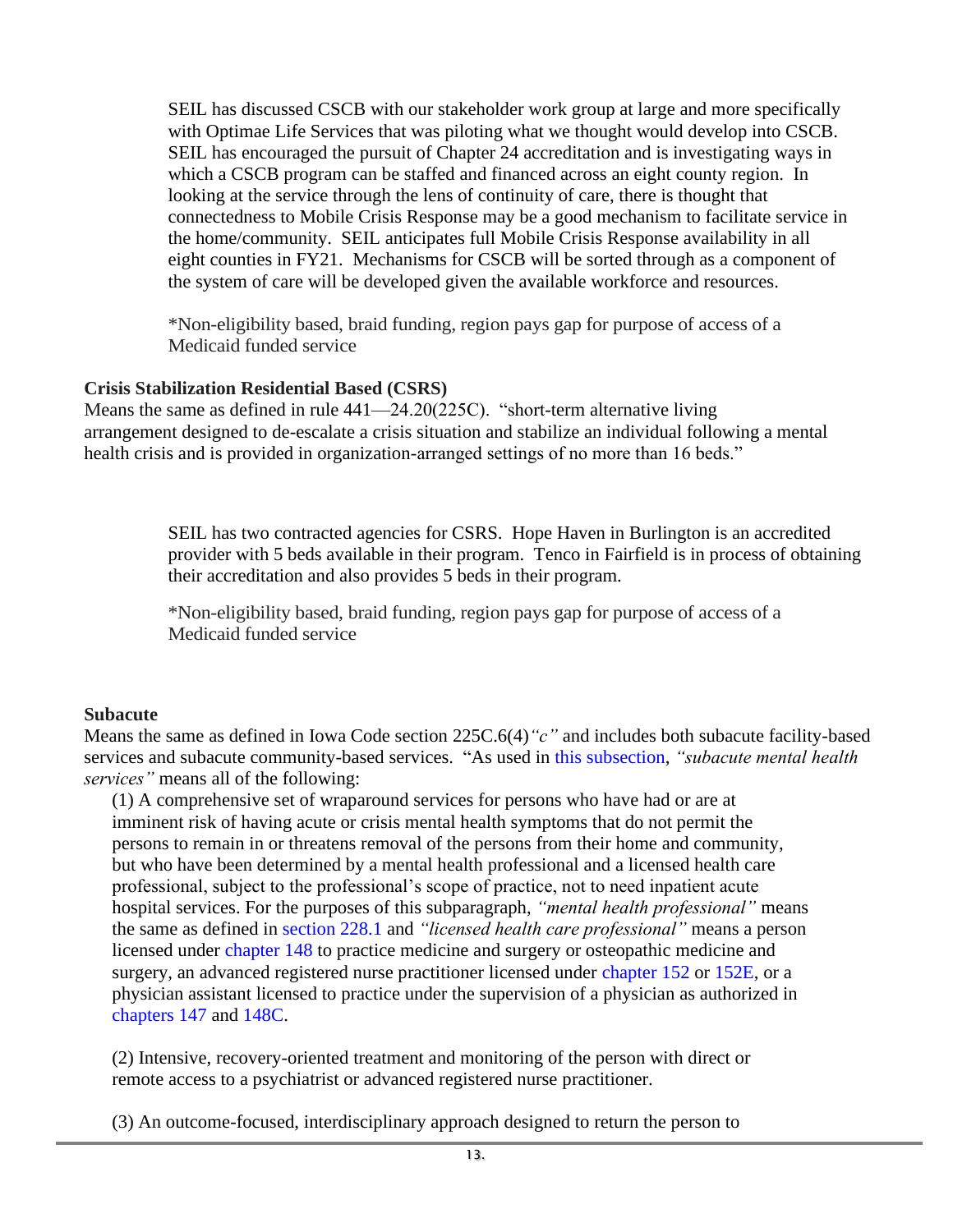living successfully in the community.

(4) Services that may be provided in a wide array of settings ranging from the person's home to a facility providing subacute mental health services.

(5) Services that are time limited to not more than ten days or another time period determined in accordance with rules adopted for this purpose."

SEIL contracted with Hillcrest Family Services Subacute facility based service in FY20 up to the time that their subacute program was self-terminated. SEIL recognizes that there should be lessons to be learned from the development, financing, internal practices/structure, utilization, and subsequent termination of the service in order to most proactively avoid factors that contributed to the demise of the program. SEIL is and intends to continue to be contracted with Southern Iowa Mental Health that also has a licensed subacute facility. As a new service, there are many nuances to ensuring that subacute is understood, accessed appropriately, and financed sufficiently as a component of the continuum of care. SEIL will work collaboratively with South Central Behavioral Health Region as the host region to ensure the success of the program and its intended quality deliverables.

\*Eligibility based, Region Start up, braid funding, region pays gap for purpose of sustainability of a Medicaid funded service because Medicaid does not fully fund cost of service

#### **Intensive Residential Service Homes**

Means intensive, community-based services provided 24 hours a day, 7 days a week, 365 days a year to individuals with a severe and persistent mental illness who have functional impairments and may also have multi-occurring conditions. Providers of intensive residential service homes are enrolled with Medicaid as providers of HCBS habilitation or HCBS intellectual disability waiver supported community living *and meet additional criteria specified in sub rule 25.6(8).*

> SEIL has discussed IRSH with stakeholders of the region. SEIL previously identified 17 individuals that were potentially eligible for this level of service however this was prior to the rules being fully executed. The Region CEO Collaborative has had several conversations with DHS and the MCOs related to assessment, level of care, length of time allowable for residence at this level of care, code(s)/rate for service, and ways to braid funding to meet the needs of the provider and the individuals served. Additionally, much effort has been made to figure out the mechanisms for identifying individuals that are eligible and in need of this service. To date, many of these critical points of information and business processes are unknown. As reported last year, SEIL feels that it is premature to develop said service without clear understanding of the required service processes, financing, and mechanics. No IRSH services exist in the state at the time of this report for these exact reasons. SEIL is committed to engaging our current network of providers in the training elements associated with IRSH to identify those providers that have the interest and propensity for this intense level of care to those with very complex individualized needs. On a statewide basis, MHDS Regions are taking to task some of these fundamental trainings to ensure a level of standardization across prospective service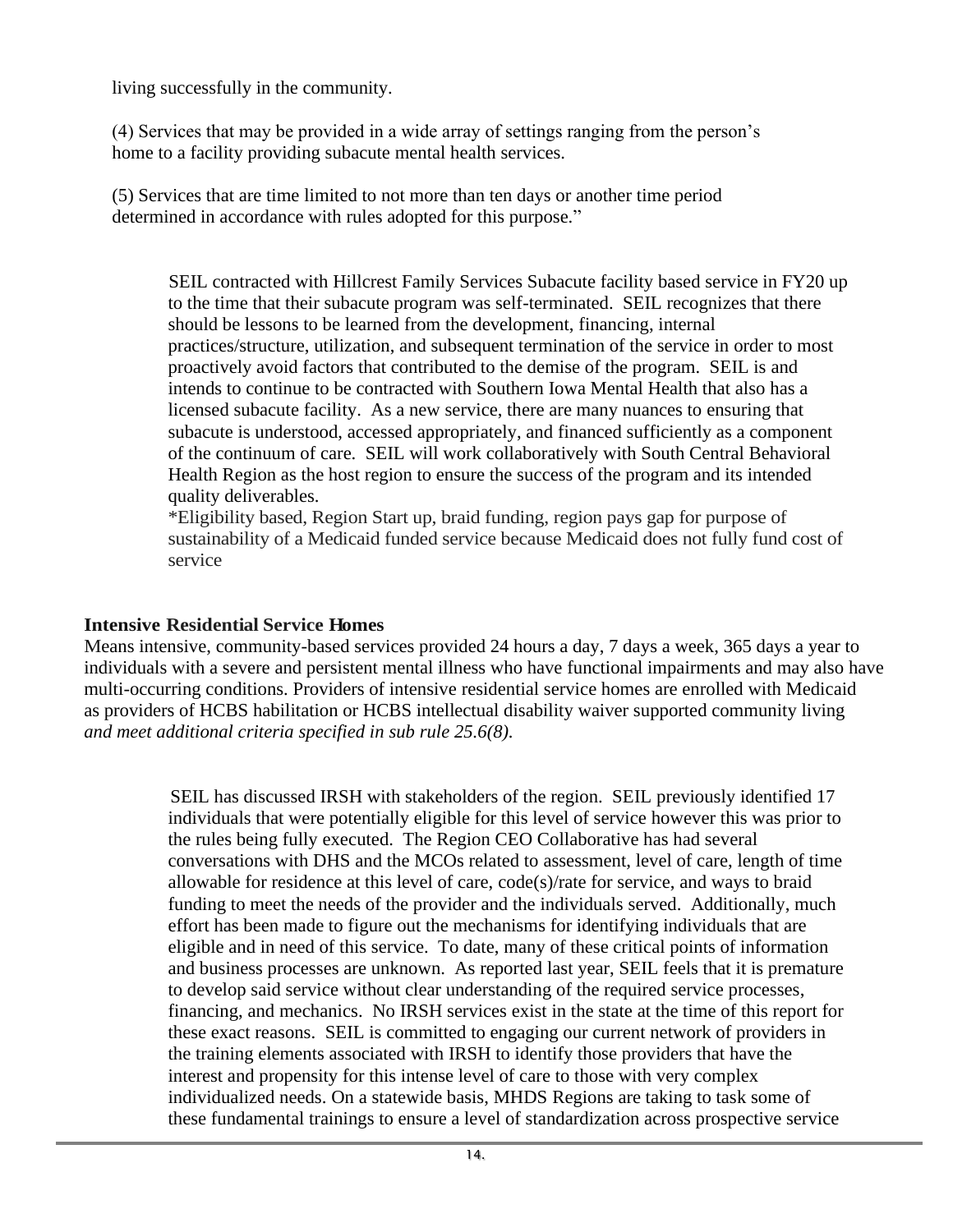providers. SEIL acknowledges IRSH as a legislated core service and intends to pursue a contract with an IRSH accredited provider in the future, yet in a collaborative manner with the critical identified parties including but not limited to DHS/IME, MCOs, service providers, and other MHDS Regions.

\*Eligibility based, Region Start up, braid funding, region pays gap for purpose of sustainability of a Medicaid funded service because Medicaid does not fully fund cost of service

#### **Mobile Response**

Means the same as defined in rule 441—24.20(225C). "A mental health service which provides on-site, face-to-face mental health crisis services for an individual experiencing a mental health crisis. Crisis response staff providing mobile response have the capacity to intervene wherever the crisis is occurring, including but not limited to the individual's place of residence, an emergency room, police station, outpatient mental health setting, school, recovery center or any other location where the individual lives, works, attends school, or socializes."

SEIL has a fully executed contract for Mobile Response services with CommUnity and is actively working on expansion of services in all eight counties of the region with anticipation that full access to region residents will be accomplished in FY21. It is to be noted that SEIL anticipates that this will be a highly valued and utilized service not only by individuals experiencing mental health crisis, but also to other public institutions and private enterprises that frequently encounter individuals in crisis. Mobile Response will be a doorway to access not only crisis services of a broader array, but also to other ongoing services that create the full continuum of care for individuals in need from acute to chronic illness.

\*Non-eligibility based, braid funding, region pays gap for purpose of access of a Medicaid funded service

## **23 Hour Observation and Holding**

Means the same as defined in rule 441—24.20(225C). "A level of care provided for up to 23 hours in a secure and protected, medically staffed, psychiatrically supervised treatment environment."

SEIL has contracted for the accredited 23 Hour Observation and Holding service with Southern Iowa Mental health located in Ottumwa. The SEIL region recognizes that access to this service for individuals that reside on the eastern side of the region may have limited access. SEIL has had discussions with stakeholders and providers about 23 Hour Observation and Holding services in general but also more targeted to geographic location and population need. SEIL has also identified that this service is a key component to access to care for a person so inclined for service as well as a resource to our partners in law enforcement that have limited recourse with individuals they encounter in our communities that appear to be struggling with behavioral health concerns.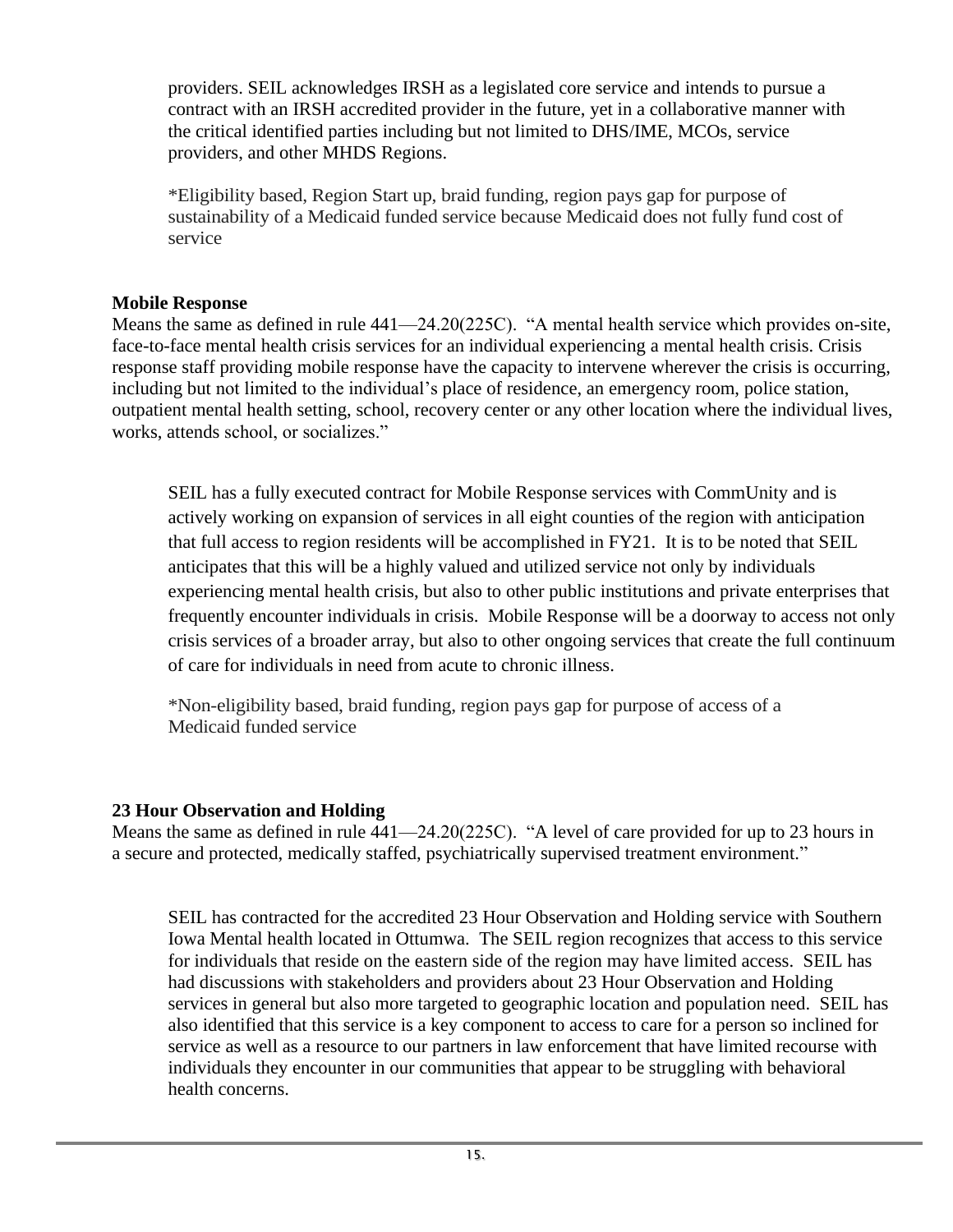\*Non-eligibility based, braid funding, region pays gap for purpose of access of a Medicaid funded service

## **CHILDREN SERVICES**

#### **Tier One**

## **Assessment and Evaluation related to eligibility for service**

The clinical review by a mental health professional of the current functioning of the individual using the service in regard to the individual's situation, needs, strengths, abilities, desires and goals to determine the appropriate level of care.

SEIL already contracts with our local community mental health center agencies for access to care for adults and on many occasions, those available slots are made available to children in need of assessment and evaluation. This occurs not only in the CMHC, but also in our local EDs when children present. Additional contracts will be added to accommodate increased utilization and to facilitate connectedness to agencies that also provide pediatric IHH services.

\*Non-eligibility based, braid funding

#### **Behavioral health outpatient therapy**

Means the same as outpatient services described in Iowa Code section 230A.106(2)"a". "2. The initial core services identified shall include all of the following:

*a. Outpatient services.* Outpatient services shall consist of evaluation and treatment services provided on an ambulatory basis for the target population. Outpatient services include psychiatric evaluations, medication management, and individual, family, and group therapy. In addition, outpatient services shall include specialized outpatient services directed to the following segments of the target population: children, elderly, individuals who have serious and persistent mental illness, and residents of the service area who have been discharged from inpatient treatment at a mental health facility. Outpatient services shall provide elements of diagnosis, treatment, and appropriate follow-up. The provision of only screening and referral services does not constitute outpatient services."

SEIL already contracts with our local community mental health center agencies for access to care for adults and on many occasions, those available slots are made available to children in need of outpatient service. Additional contracts will be added to accommodate increased utilization and to facilitate connectedness to agencies that also provide pediatric IHH services.

\*Eligibility based, braid funding, region pays fee for service for pre authorized

## **Education services**

Means activities that increase awareness and understanding of the causes and nature of conditions or factors which affect an individual's development and functioning.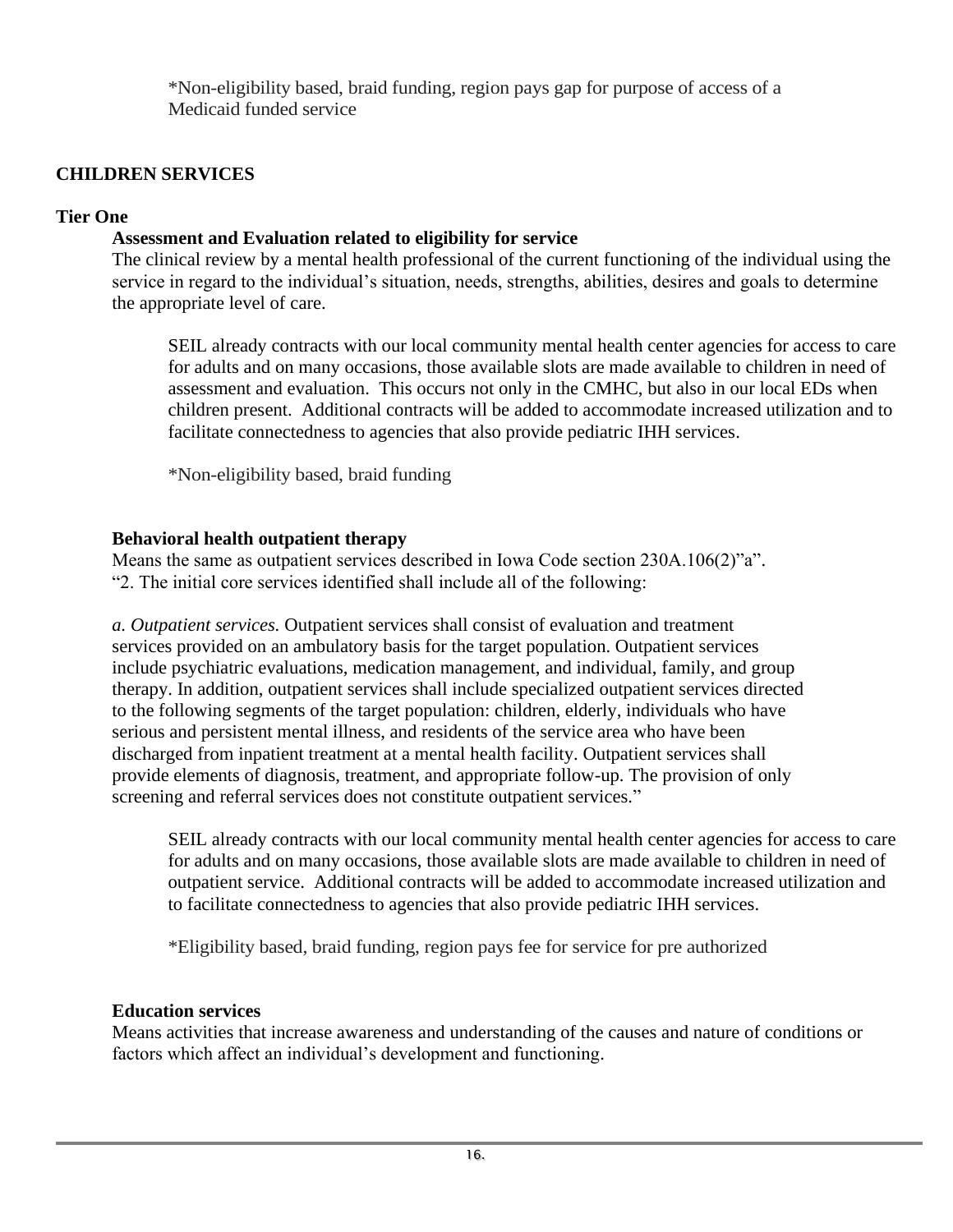SEIL is working with local service providers and other disciplines/entities that share common mission to educate the public, families, and children to increase awareness, impart understanding, and offer resources for connectedness and referral.

\*Non-eligibility based, braid funding

#### **Medication prescribing and management**

Management means services provided directly to or on behalf of the individual by a licensed professional as authorized by Iowa law including but not limited to, monitoring effectiveness of and compliance with a medication regime; coordination with care providers; investigation potentially negative or unintended psychopharmacologic or medical interactions; review laboratory reports; and activities pursuant to licensed prescriber orders.

Prescribing means services with the individual present provided by an appropriately licensed professional as authorized by Iowa law including but not limited to, determining how medication is affecting the individual; determining any drug interactions or adverse drug effects on the individual; determining the proper dosage level; and prescribing medication for the individual for the period of time before the individual is seen again.

SEIL already contracts with our local community mental health center agencies for access to care for adults and on many occasions, those available slots are made available to children in need of Medication prescribing and Management. Additional contracts will be added to accommodate increased utilization and to facilitate connectedness to agencies that also provide pediatric IHH services.

\*Eligibility based, braid funding, region pays fee for service for pre authorized

## **Prevention**

Means efforts to increase awareness and understanding of the causes and nature of conditions or situations which affect an individual's functioning in society. Prevention activities are designed to convey information about the cause of conditions, situations, or problems that interfere with an individual's functioning or ways in which that information can be used to prevent their occurrences or reduce their effect and may include, but are not limited to, training events, webinars, presentations, and public meetings.

SEIL is working with local service providers and other disciplines/entities that share common mission to work on mechanisms for prevention and intervention. Prevention will be made available to the public, families, and children to increase awareness, impart understanding, and offer resources for connectedness and referral. Emphasis will be placed on the effects of trauma and the social determinants of health.

\*Non-eligibility based, braid funding

## **Tier Two (July 1, 2021)**

## **Behavioral health inpatient treatment**

Inpatient psychiatric services to treat an acute psychiatric condition provided in a licensed hospital with a psychiatric unit or a licensed freestanding psychiatric hospital.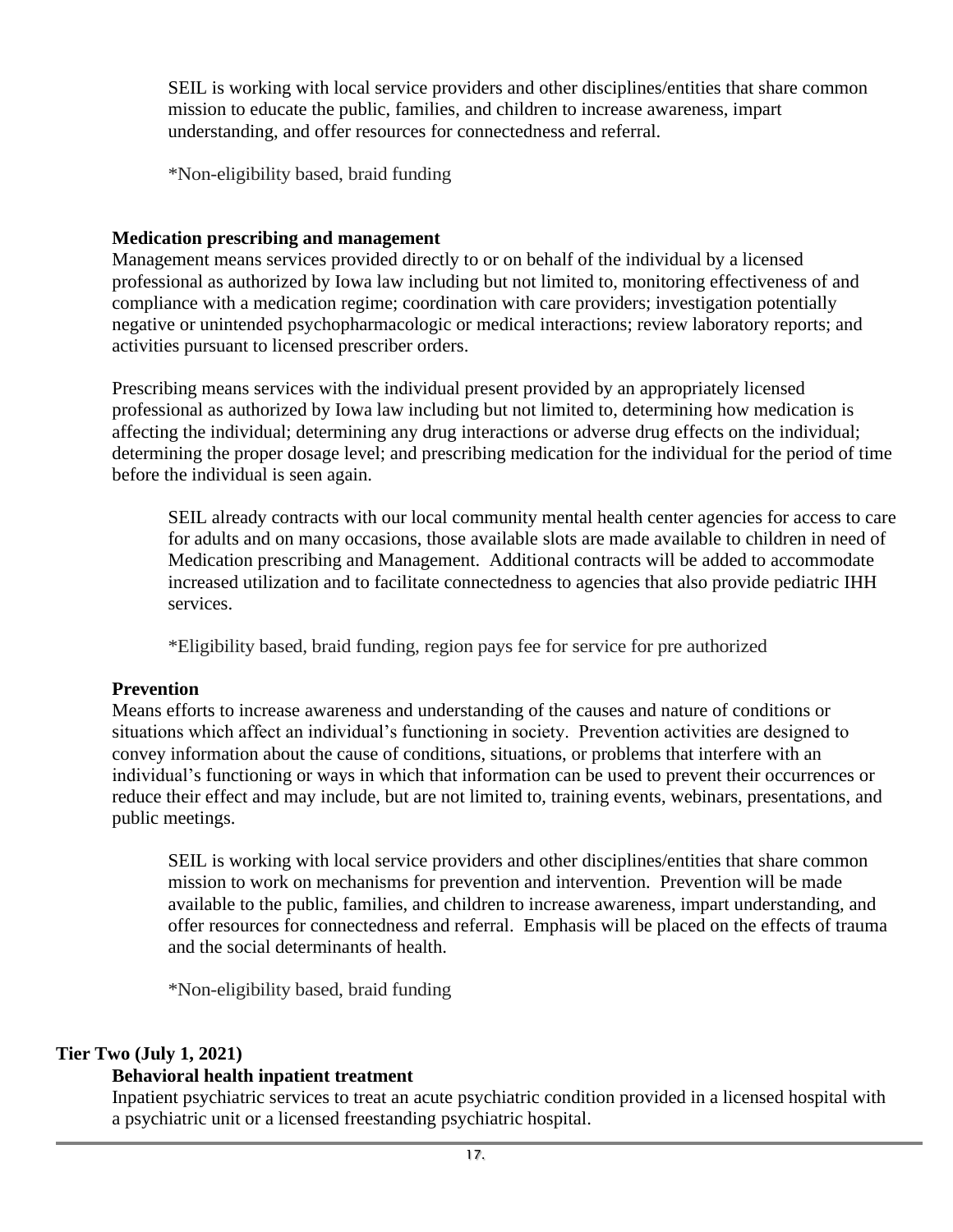Pediatric inpatient utilization for children living in the SEIL region is a complete unknown except for children that are under a 229 mental health court order. SEIL is working with knowledgeable partners in identifying how frequently inpatient placement occurs, for what amounts of time, and what are the obstacles and barriers for accessing inpatient services when clinical need has determined the appropriateness of placement.

\*Eligibility based, braid funding, region pays fee for service for pre-authorized

#### **Crisis stabilization community-based services**

Same as adult definition above.

CSCB will be developed in conjunction with the adult CSCB service with attention to availability of specialization embedded in the service. To be noted, CSCB for the pediatric population must attend to family situation and circumstance. Minors are not capable of consenting to service/care. A child in crisis is a family/household in crisis. Special skill sets will need to be a consideration to appropriately manage the service deliverables.

\*Non-eligibility based, braid funding, region pays gap for purpose of access of a Medicaid funded service

## **Crisis stabilization residential services**

Same as adult definition above.

CSRS will be developed in conjunction with youth shelter services as allowable by code and with consideration of contracted obligation. Much like CSCB for the pediatric population, CSRS must attend to family situation and circumstance as well as academic obligations of the child. Minors are not capable of consenting to service/care. A child in crisis is a family/household in crisis. Many variables must be attended to so that health, safety, and responsibility are addressed in service delivery.

\*Non-eligibility based, braid funding, region pays gap for purpose of access of a Medicaid funded service

#### **Early identification**

Means the process of detecting developmental delays, mental illness, or untreated conditions that may indicate the need for further evaluation.

SEIL is working with our Early Childhood experts, AEA, Primary Care Physician, etc. to ensure expeditious identification of potential conditions that may negatively impact pediatric growth and development into a healthy and productive citizen.

\*Non-eligibility based, braid funding

## **Early intervention**

Means services designed to address the social, emotional, and developmental needs of children at their earliest stages to decrease long-term effects and provide support in meeting developmental milestones.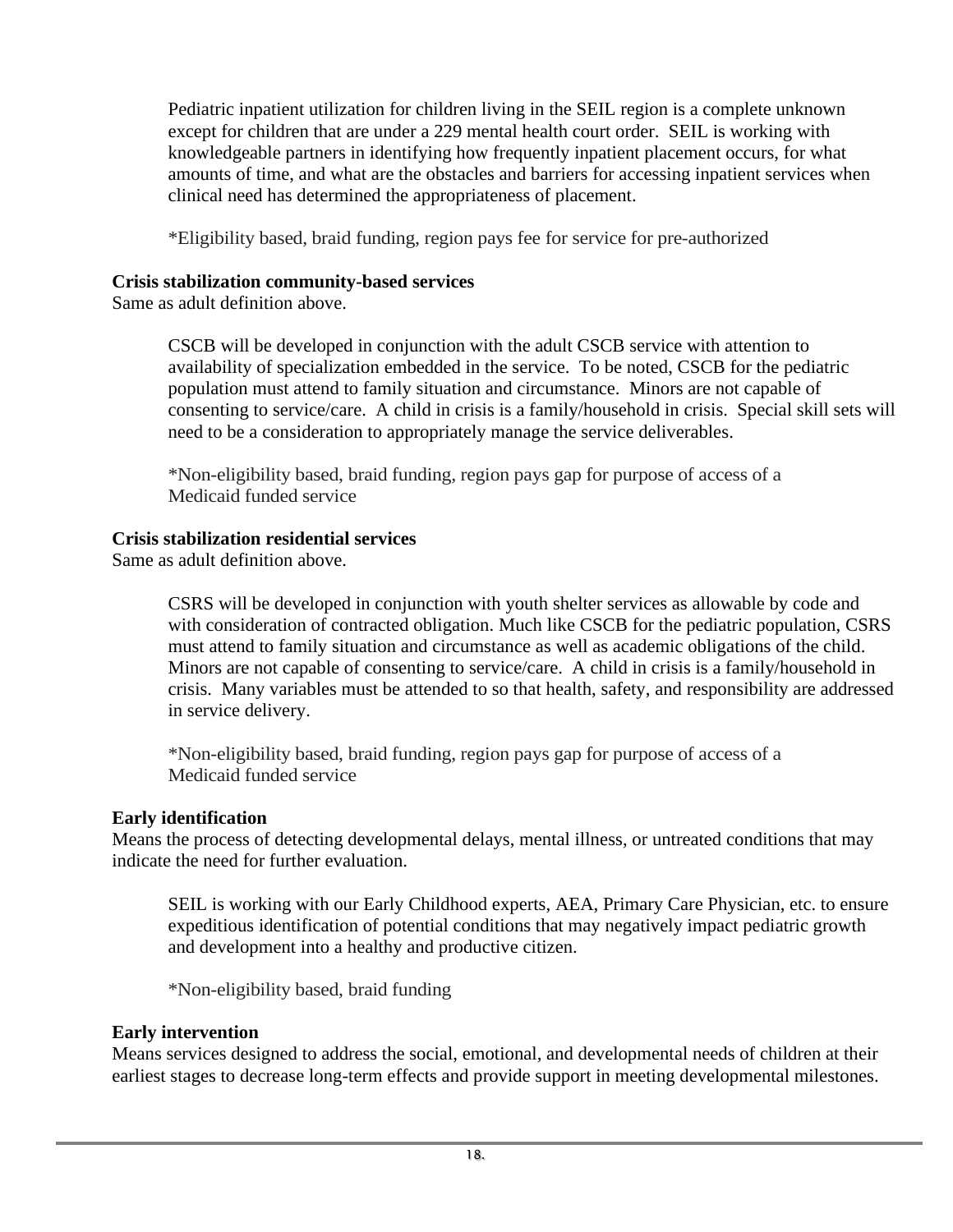SEIL is working with our Early Childhood experts, AEA, Community mental health providers, children services agencies, etc. to promote early interventions related to potential conditions that may negatively impact pediatric growth and development into a healthy and productive citizen.

\*Non-eligibility based, braid funding

#### **Mobile response**

Same as adult definition above.

SEIL anticipates having mobile response available to children of the region in continuity with the availability of adult mobile response.

\*Non-eligibility based, braid funding, region pays gap for purpose of access of a Medicaid funded service

Throughout the year, the SEIL Governing Board, Management Team, Advisory Board, Change Agent Team and local stakeholder workgroup will identify unmet needs and priority areas for service improvement and development. Any service development will take into account the needs of the region residents, the availability of resources (financial, capital, provider, and personnel) and legislative action that will have implications for the SEIL strategy in meeting and maintaining the needs of the MHDS population. Furthermore, SEIL is committed to working with other MHDS Regions to ensure continuity in access, transition, and outcome reporting on a region wide as well as statewide aggregate basis.

As can be deduced from the service narrative above, SEIL is in growth and development mode with our local partners. As a region we have great concern in the ability to meet the identified core services, maintain all other services that contribute to the full continuum of care and address the need in our communities. Potential financing mechanisms can and will have impact on the work of regions, either for the benefit or the detriment, and the ability to meet the demands of legislated policy. A further complicating factor which SEIL has already experienced is the structure and stability of the larger statewide system with whom we are to work and braid finances. With each entering and exiting of contracted MCOs, regions have lost structural and professional references that are critical to effective care coordination and business/system processes. The MCO/Region shared network of service providers also experience this loss in their own unique ways with the additional insult to injury of outstanding debt/liability. Mental Health and Disability Services must have a certain amount of stability over a longer period of time to ensure market stability, service network sufficiency, outcome derivatives, and gap identification. It is impetuous and irresponsible to mandate expansive service development in such short timeframes knowing that the effectiveness of currently available services should be analyzed and the landscape of need changes every time a new service is introduced.

Lastly pertaining to financial forecasting measures, "Core" was not even in the vernacular of MHDS until 6 years ago when regions were legislated into existence. With the passing of each additional legislative policy bill that adds to the obligation of regions, no Iowa Medicaid data was provided to drive development of service. Nor has there been an analysis of "Core" and "Cores" capacity to address the needs of the full scope of service (acute to chronic, cradle to grave, emergency to long term, tax derived systems to private pay). It has been anticipated and expected that MHDS Regions will continue to provide the service and support that was indicated in their original Management Plan. Yet, the focus of region financing (even with the expansion of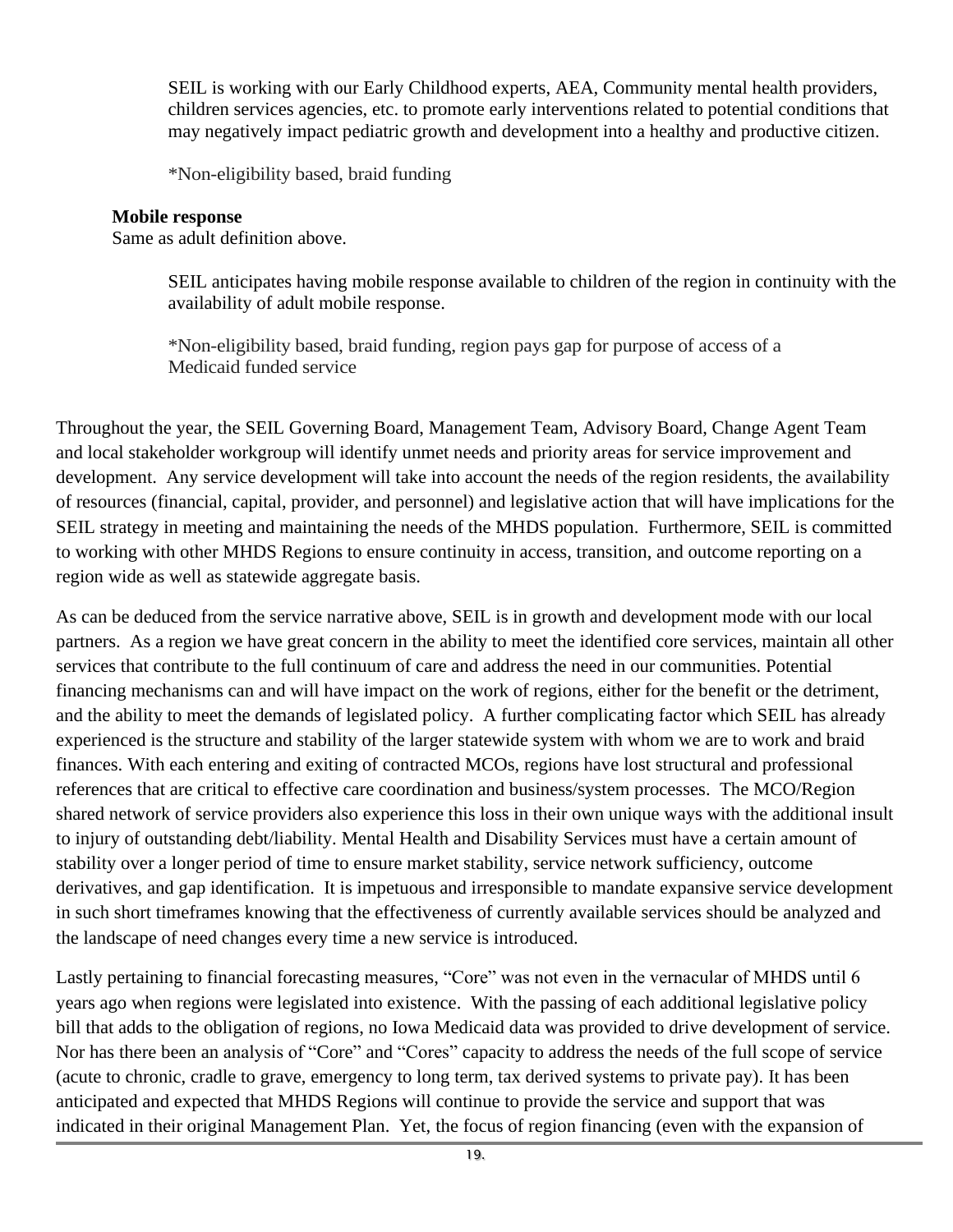service and huge increases to administrative duties/oversite of the system) has been reduction of Fund Balance, Medicaid claw back, elimination of state allocation in the form of equalization, removal of county case management services in the Medicaid service array, and reduction of revenue ongoing via less property tax asking. More with less is a commonly understood phase, however the realities of that mantra is coming home to roost incrementally across regions as Fund Balances are depleted and ongoing revenue is insufficient to meet the legislated mandates.

# <span id="page-20-0"></span>**H. Provider Reimbursement Provisions**

The following is a description of the types of funding used by SEIL.

Each service provider shall provide monthly billing invoices and other information requested of the provider for utilization review. The monthly billings shall include the following information:

- Name and unique identifier of each individual served during the reporting period.
- Number of units of service delivered to each individual served.
- When requested, attendance records.
- Unit rate and total cost of the units provided to each individual co-payment or other charges billed to other sources shown as deductions on the billing.
- Actual amount to be charged to SEIL for each individual for the period.
- The invoice must contain the provider name, address, invoice date, invoice number, and signature.

SEIL staff shall review the billings and additional utilization information in comparison with service funding authorizations in place. Eligibility (pre-authorized) based services billed without service funding authorization shall be deducted from the billing.

SEIL uses a mix of fee-for-service, and capitated case rates for most of its services. It provides per capita contribution for negotiated rates only for specific population based activities where billing by individual served is impossible or impractical. In such cases, SEIL and our provider network ensures that individuals apply for all funding sources prior to accessing regional funding, including private insurance, Medicaid, Medicare and other funding mechanisms which ensure that individuals and their families are able to optimally live, work, and recreate in integrated communities of their choice. These services are identified in contract and are reconciled at the end of the year. Reviews are administrated with the providers of those identified services at the 6th, 9th, and 12th month billings.

SEIL intends to partner with the Department of Human Services/Managed Care Organizations to help incorporate all sources of funding including medical assistance program funding, so that a person can receive benefits conducive to a whole person approach to health and wellness. Attention needs to be given to financing services efficiently by leveraging federal match for all Medical Assistance Program fundable services and also analyzing service utilization to ensure tax paid dollars are being used in a prudent and financially sustainable manner. SEIL would also propose that Medicaid rates for reimbursement be reevaluated to reflect the actual cost of service provision as this has profound impact on service availability and issues pertaining to workforce sufficiency.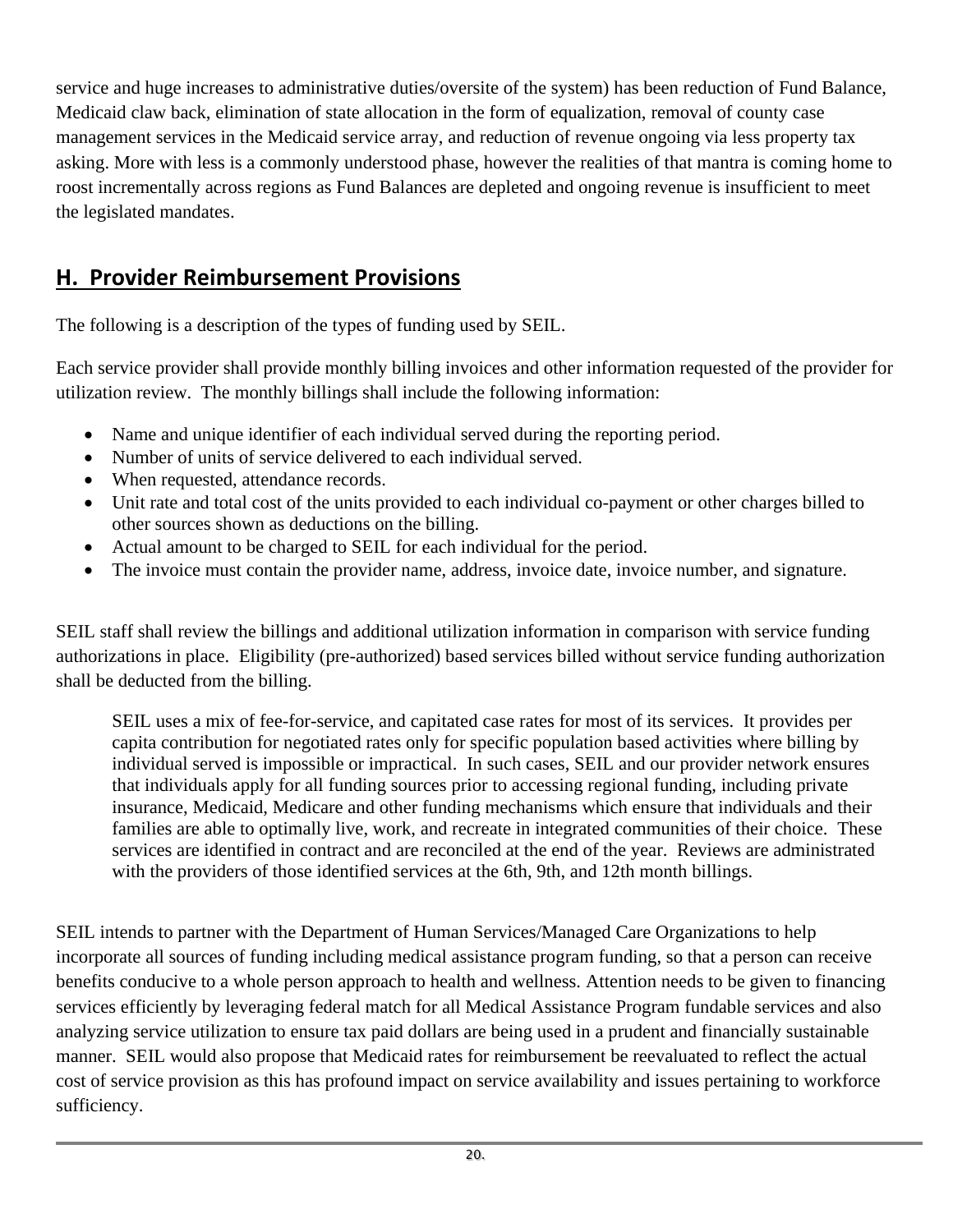SEIL service contracts require that all providers meet all applicable licensure, accreditations, designation, or certification standards; however, SEIL will make serious efforts to stimulate access to more natural supports and/or non-traditional providers in its service provider network. Successful attainment of positive outcomes, individual and family satisfaction, cost effective measures are the most important factors in continued network participation. SEIL has identified access points within each county of the region congruent with the physical location of that county's disability service coordinator to assist individuals or their representatives to apply for services.

#### **APPENDIX A-**

**SEIL Governing Board**

| Voting-elected official                           | <b>Voting-elected official</b>                 |
|---------------------------------------------------|------------------------------------------------|
| <b>Lee County</b>                                 | <b>Jefferson County</b>                        |
| Rick Larkin, Chairman                             | <b>Dee Sandquist</b>                           |
| 1304 Avenue B, Ft Madison, IA 52627               | 51 E Briggs, Fairfield, IA 52556               |
| rickleolarkin@gmail.com<br>319-470-7744           | 641-451-1293                                   |
| <b>Alternate Ron Fedler</b>                       | dsandquist@jeffersoncountyiowa.com             |
| 933 Avenue H, PO Box 190                          | <b>Alternate Lee Dimmit</b>                    |
| Ft Madison, IA 52627                              | 51 E Briggs, Fairfield, IA 52556               |
| 319-372-6557 rfedler@leecounty.org                | 641-919-9547 lee.dimmitt@jeffersoncountyia.com |
| <b>Washington County</b>                          | <b>Keokuk County</b>                           |
| Jack Seward, Jr, Vice Chair                       | <b>Michael Berg</b>                            |
| 2030 Hemlock Avenue, West Chester, IA 52359       | 22835 300 <sup>th</sup> Ave, Harper, IA 52231  |
| 319-461-9045 jseward@co.washington.ia.us          | 319-461-3281 kathleenberg45@gmail.com          |
| <b>Alternate Richard Young</b>                    | <b>Alternate Michael Hadley</b>                |
| PO Box 889, 222 West Main Street                  | 101 S Main, Sigourney, IA 52591                |
| Washington, IA 52353                              | 641-622-2901                                   |
| 319-653-7711 ryoung@co.washington.ia.us           |                                                |
| <b>Henry County</b>                               | <b>Louisa County</b>                           |
| Marc Lindeen, Secretary/Treasurer                 | <b>Chris Ball</b>                              |
| 100 East Washington, Mt Pleasant, IA 52641        | 117 South Main Street, Wapello, IA 52653       |
| 319-931-0760 supervisors@henrycountyiowa.us       | 319-523-3372 CBall@louisaco-ia.org             |
| <b>Alternate Gary See</b>                         | <b>Alternate Randy Griffin</b>                 |
| 100 East Washington Street, Mt Pleasant, IA 52641 | 13791 Co. Rd. 252, Letts, IA 52754             |
| 319-385-0759 supervisors@henrycountyiowa.us       | 319-523-3372 RGriffin@louisacomm.net           |
| <b>Des Moines County</b>                          | <b>Van Buren County</b>                        |
| <b>Tom Broeker</b>                                | <b>Mark Meek</b>                               |
| 513 N. Main, Burlington, IA 52601                 | 303 First Street, Bonaparte, IA 52620          |
| 319-759-1166 broekert@dmcounty.com                | 319-931-4322 tugboat@netins.net                |
| <b>Alternate Bob Beck</b>                         | <b>Alternate Bob Waugh</b>                     |
| 19371 Roosevelt St., Danville, IA 52623           | 406 Dodge St. PO Box 475, Keosauqua, IA 52565  |
| 319-457-2214 beckb@dmcounty.com                   | 319-293-3129                                   |
| Voting- non elected official                      | Voting-non elected official                    |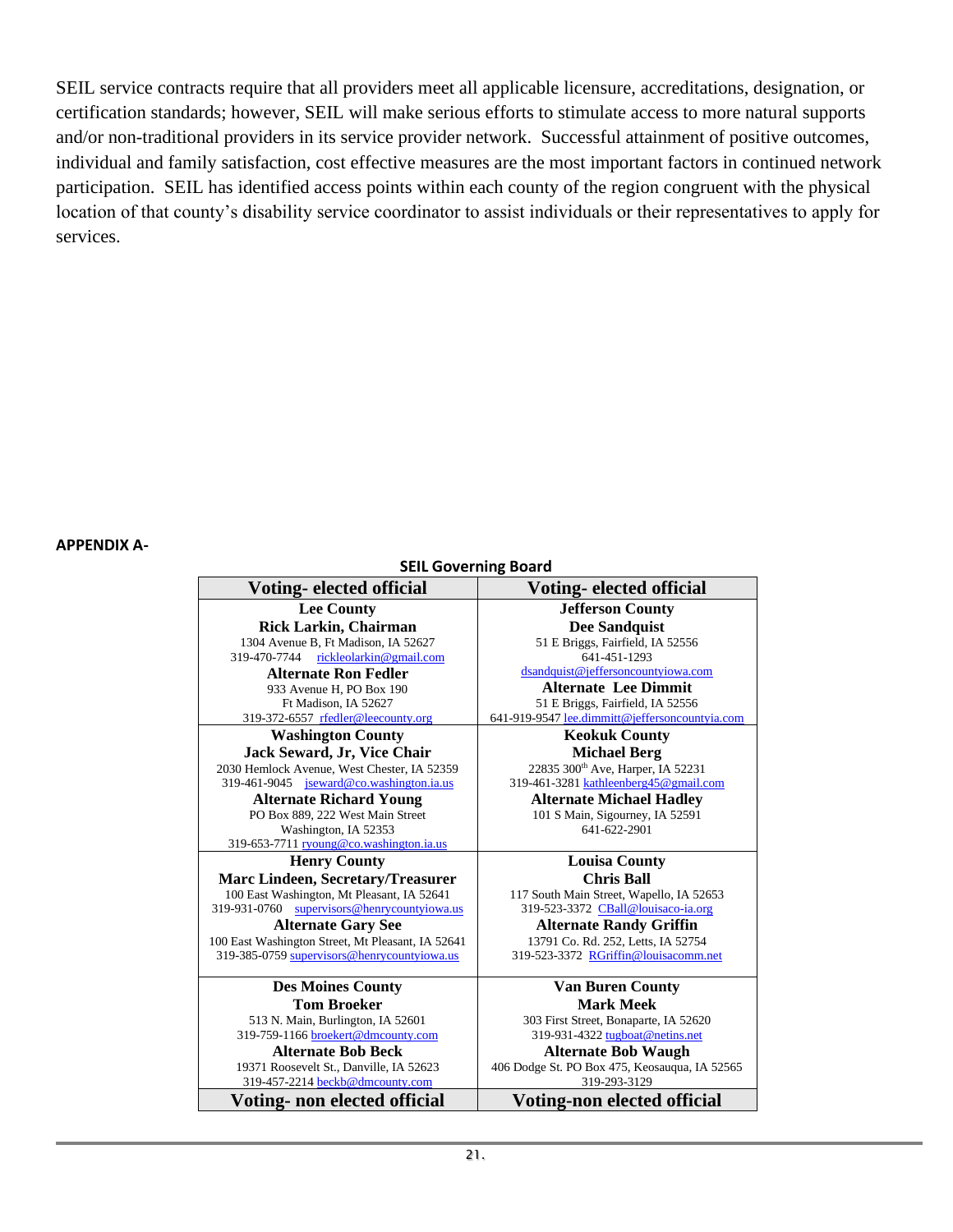| <b>Adult Individual or Family</b>                      | <b>Parent/Family Representative of child</b>    |
|--------------------------------------------------------|-------------------------------------------------|
| Representative of person with lived                    | accessing behavioral health services            |
| experience-Open                                        | <b>Kristine Skinner</b>                         |
|                                                        | 206 N 3 <sup>rd</sup> St, Burlington, IA 52601, |
|                                                        | 309-206-5122,                                   |
|                                                        | kskinner@milestonesaaa.org                      |
|                                                        | <b>Education Representative of children</b>     |
|                                                        | with SED                                        |
|                                                        | Mark Schneider                                  |
|                                                        | PO Box 150, Wellman, IA 52356                   |
|                                                        |                                                 |
|                                                        | 319-936-8601 mschneider@mphawks.org             |
|                                                        |                                                 |
| <b>Ex-officio-</b> non voting                          | <b>Ex-officio-</b> non voting                   |
| <b>Adult Service Provider</b>                          | <b>Children's Service Provider</b>              |
| <b>Bob Bartles</b>                                     | <b>Heather Brueck, Ph.D.</b>                    |
| 828 N. 7 <sup>th</sup> , Burlington, IA 52601          | 400 S. Broadway                                 |
| 319-754-5774 bob.bartles@hopehavencorp.com             | Burlington, IA 52601                            |
| <b>Chris Betsworth-Alternate</b>                       |                                                 |
| 2175 Lexington Blvd, Bldg 2                            | (319) 752-4110 ext. 1141                        |
| Washington, IA 52353                                   | hbrueck@younghouse.org                          |
| 319-653-6161<br>christopher.betsworth@hillcrest-fs.org |                                                 |

#### **Adult Advisory Committee**

| <b>Person with Lived Experience/Family</b><br>member of Person with Lived<br><b>Experience and/or Disability</b> | Sandy Stever                                                                                            |
|------------------------------------------------------------------------------------------------------------------|---------------------------------------------------------------------------------------------------------|
| <b>Adult Service Provider</b>                                                                                    | Tracy Liptak-Optimae<br><b>Bob Bartles-Hope Haven</b><br>Christina Schark - Southern Iowa Mental Health |
|                                                                                                                  | Chris Betsworth-Hillcrest                                                                               |
| <b>SEIL Governing Board</b>                                                                                      | Tom Broeker, Des Moines Co. BOS                                                                         |

#### **Children's Advisory Committee**

| <b>Parent/Family Representative of child</b><br>accessing behavioral health services | Kristine Skinner<br>Nathan Nash                                                                                                                                                                                                                                                                                                                                                                 |
|--------------------------------------------------------------------------------------|-------------------------------------------------------------------------------------------------------------------------------------------------------------------------------------------------------------------------------------------------------------------------------------------------------------------------------------------------------------------------------------------------|
| <b>The Education System</b>                                                          | Mark Schneider, Superintendent-Mid Prairie<br><b>Community School District</b><br>Lori LaFrenz, Principal-Lincoln Elementary Mount<br>Pleasant<br>Cory Johnson, Curriculum Director-Burlington<br><b>Community School District</b><br>Linda Boshart, Early Access Regional<br>Liaison/Coordinator- Great Prairie AEA                                                                            |
| <b>Early Childhood Advocates</b>                                                     | Ginger Knisley- ECI Lee and Van Buren<br>Tasha Beghtol- ECI Des Moines, Henry, Louisa<br>Washington<br>Jamie Beskow, 1 <sup>st</sup> Five HMDI Site Coordinator-<br>Lee Co. Health Dept.<br>Roberta Sloat, 1 <sup>st</sup> Five HMDI Site Coordinator-<br>Washington Co. Public Health<br>Tammy Wetjen-Kesterson- ECI Jefferson and<br>Keokuk/Decat Jefferson, Keokuk, Van Buren,<br>Washington |
| <b>Child Welfare Advocates</b>                                                       | Nicole Mann, Eastern Iowa Service Area Decat<br>Director-Scott Co Kids                                                                                                                                                                                                                                                                                                                          |